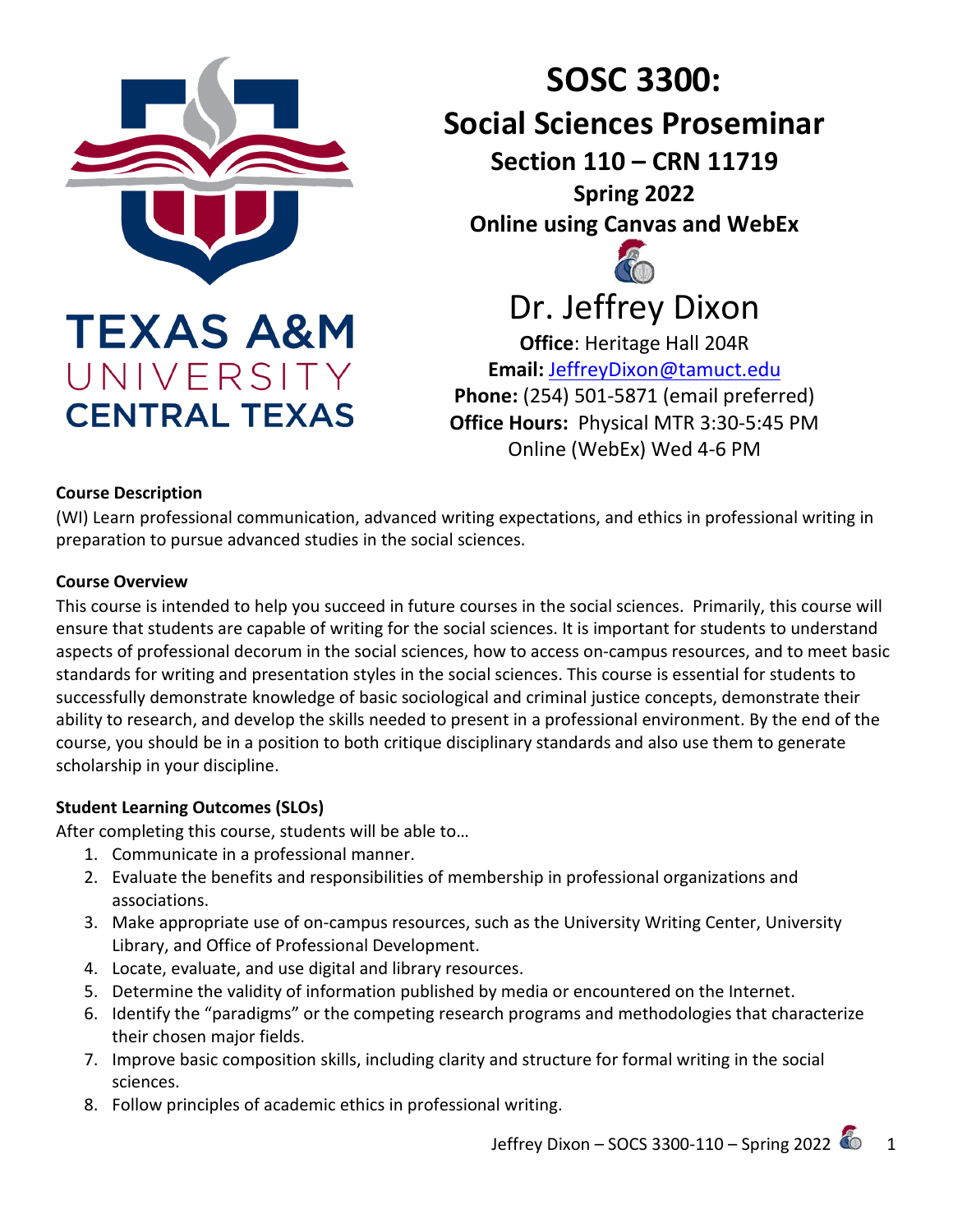- 9. Conduct and compose a review of social science literature.
- 10. Use and transmit foundational knowledge of acceptable format and citation styles (e.g., APA, ASA, and APSA).
- 11. Experience presenting in an academic environment.

SLOs 1 and 5 will be assessed using the Fact-Checking Exercises, SLOs 2,7 and 8 through in-class exercises, SLOs 3 and 6 using the Disciplinary Outline Exercise, SLO 4 through the Academic Scavenger Hunt, SLOs 7, 8 and 10 through all writing assignments, SLO 9 through the Sociopolitical Problem Essay, and SLO 11 through the final course presentation.

#### **Modality**

This is a 100% online course, which uses the A&M-Central Texas Canvas Learning Management System [https://tamuct.instructure.com/]. We strongly recommend the latest versions of either the Chrome or Firefox browsers. Canvas no longer supports any version of Internet Explorer.

#### **Required Readings**

The following books are required for this course. Be sure to acquire the correct edition of each textbook. Note that a student is under no obligation to purchase textbooks from the university bookstore. Other sources, including online retailers, may offer lower prices. Do pay careful attention to delivery dates so that you have each book on time.

American Psychological Association (2020). *Publication manual of the American psychological association* (7th ed). ISBN: 9781433832161

- American Sociological Association (2019). *American sociological association style guide* (6th ed). Washington D.C.: American Sociological Association. ISBN: 9780912764559
- Burns, T. & Sinfield, S. (2016). *Essential study skills: The complete guide to success at university* (4th ed). London: Sage Publishing, Inc. ISBN: 9781473919020
- Lester, M. & Beason, L. (2018). *The McGraw-Hill handbook of English grammar and usage* (3rd ed). McGraw-Hill Education. ISBN: 9781260121674

All other required course readings are available on Canvas under the Files tab.

# **Writing-Instructive Course Requirements**

 This is a writing-instructive course. That means that one objective of the course is to improve student writing. In concrete terms, all assignments for this course should be considered writing assignments as well as substantive ones. Your submissions should always be typed (although diagrams may be hand-drawn) and in the form of full sentences or paragraphs as appropriate. Grammar and spelling errors will reduce the credit you receive, even for otherwise correct answers. See Canvas for my pet grammatical peeves.

 Of course, good writing requires more than correct spelling and grammar, and in longer pieces I'm looking for a thesis, for paragraphs to have topic sentences, and for well-cited and evidence-based argumentation. An argument is complete if it contains a claim (something you are trying to prove), evidence (properly-cited, of course), and an implied or express warrant (the evidence logically supports the claim). You must use a citation system which is standard in your major field or, if your major field is not one of the social sciences, one of the social sciences. You will select the system as part of your first assignment, and should inform me if you need to change it for future work in the course (i.e. if your major field should happen to change).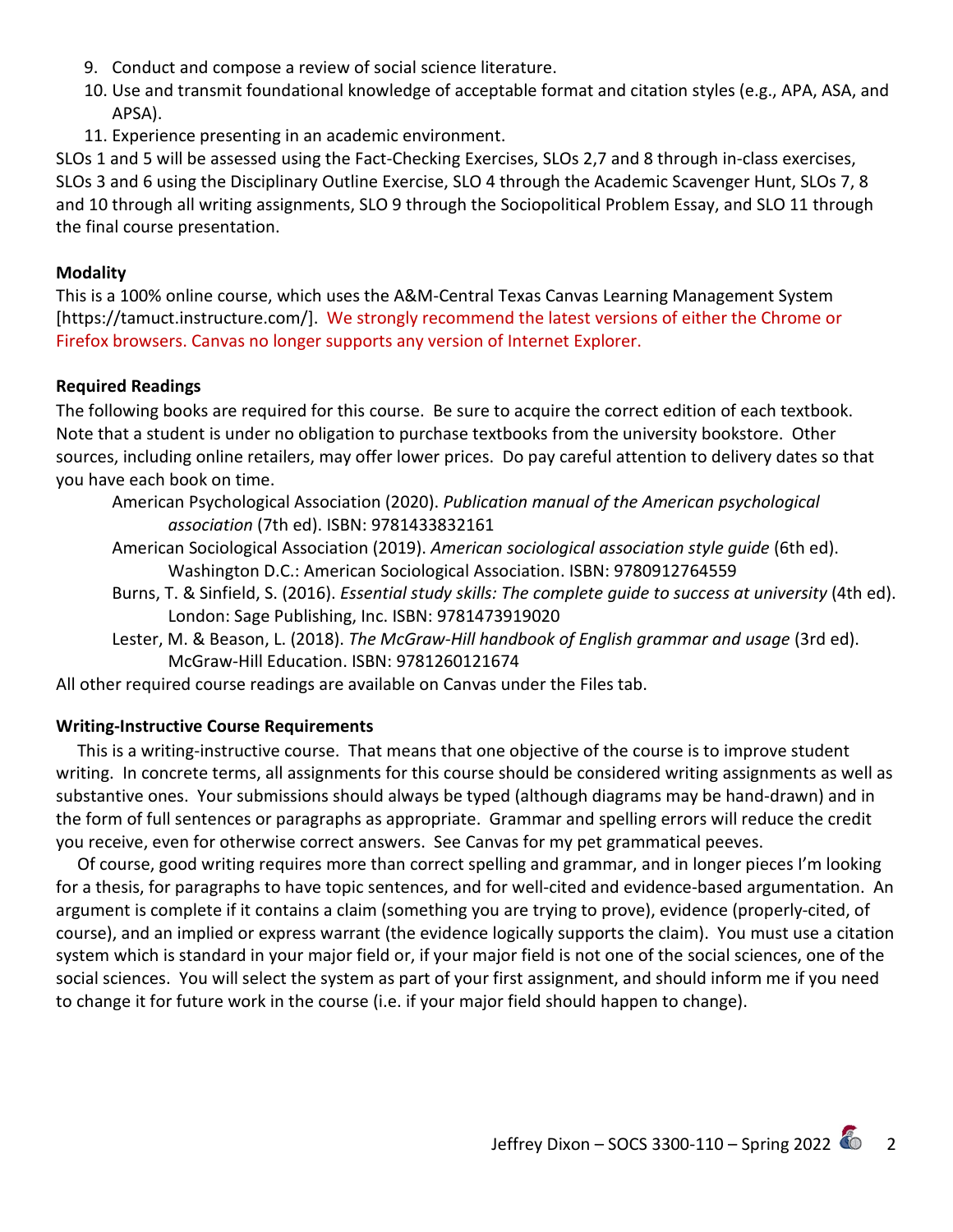#### **Technology Requirements**

This course will use the A&M-Central Texas Instructure Canvas learning management system. Logon to A&M-Central Texas Canvas [https://tamuct.instructure.com/] or access Canvas through the TAMUCT Online link in myCT [https://tamuct.onecampus.com/]. You will log in through our Microsoft portal.

Username: Your MyCT email address. Password: Your MyCT password

#### **Canvas Support**

Use the Canvas Help link, located at the bottom of the left-hand menu, for issues with Canvas. You can select "Chat with Canvas Support," submit a support request through "Report a Problem," or call the Canvas support line: 1-844-757-0953. For issues related to course content and requirements, contact your instructor.

#### **Other Technology Support**

For log-in problems, students should contact Help Desk Central 24 hours a day, 7 days a week.

Email: [helpdesk@tamu.edu](mailto:helpdesk@tamu.edu) Phone: (254) 519-5466 [Web Chat:](http://hdc.tamu.edu/) [http://hdc.tamu.edu] *Please let the support technician know you are a Texas A&M-Central Texas student*

*Technology issues are not an excuse for missing a course requirement. Make sure your computer is configured correctly and address issues well in advance of deadlines.* If you have problems with your personal computer and/or Internet, you have access to the computer lab in Warrior Hall (Room 104). The library (in Warrior Hall) also has computers students can use.

#### **Course Requirements and Grading**

• Academic Integrity Exercise (required to pass): This consists of watching a brief lecture on Canvas, taking a quiz, seeing where any mistakes on the quiz came from, and signing a statement. Once you successfully complete this exercise, you will no longer need to do so in any of my future courses. If you have successfully completed this exercise in another one of my courses, then you do not need to complete it again in this course.

# \*\*\**Completing the Academic Integrity Exercise is a prerequisite to passing this course. It must be completed when you hand in your first assignment.*\*\*\*

- o *Rubric:* **You will automatically fail the course if you do not complete the Academic Integrity Exercise**
- Fact-checking Exercises (10% 4% for Exercise I and 6% for Exercise II): Students will assess alleged factual statements taken from a list of websites linked on Canvas (see the Pages tab).
	- o For each of the linked sites, the student should type a brief summary, containing the following information:
		- **What statement best summarizes the claims advanced by the linked site? (1 point each)**
		- **What types of evidence does the site use to support this statement? Examples might** include research studies, polls and other statistics, statements of opinion or "naked claims," analogies, interviews, and visual documentation (3 points each)
		- Trace the evidence provided for the statement and *search laterally* (as per Caulfield). Where does the evidence ultimately come from, and are these sources reliable? (4 points each)
		- What kind of political or other agendas might lie behind the website reporting the claim

Jeffrey Dixon – SOCS 3300-110 – Spring 2022  $\sim$  3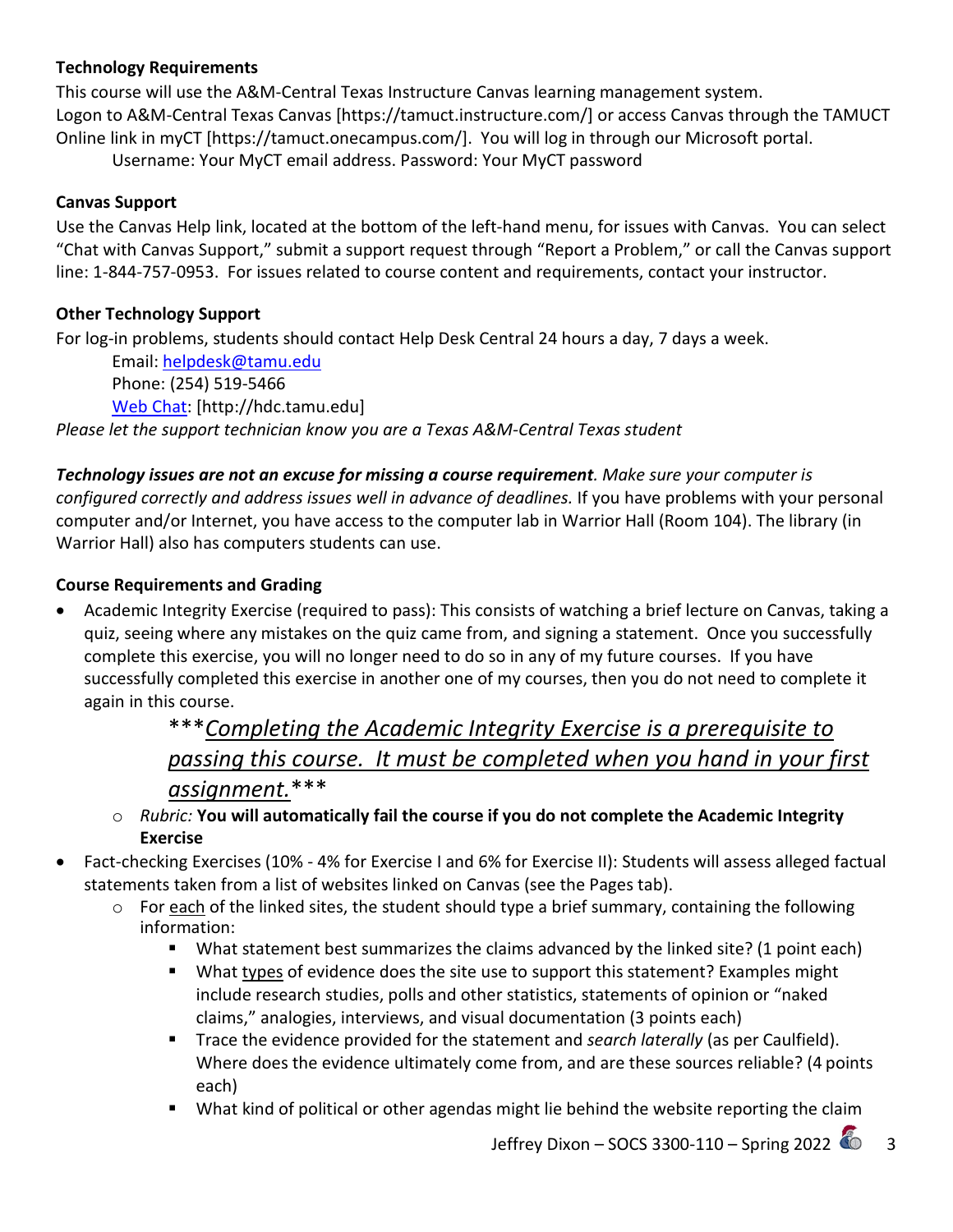and the ultimate source of the evidence for the claim? (4 points each)

- Is the claim correct? Specify how you know, emphasizing external evidence. (4 points each)
	- If yes: Is the claim incomplete or misleading? What is omitted but relevant to the discussion ofthe claim? (4 points each)
	- If no: What is the purpose of the false claim or is it merely a mistake? (4 points each)
- o Attach a complete, properly-formatted works cited page (APA, ASA, or APSA, depending on your major field) for the web pages themselves, the other pages and sources you used to fact-check their claims, and any other resources requiring citation in the text. (-10% if missing)
- Reading Analysis Exercise (10%): After reading the assigned material from Burns and Sinfield, do the following for Korsgaard (combining her two chapters into one reading) and again for the Lewandowsky, Cook, and Lloyd article:
	- o Type a summary of about one or two paragraphs containing that reading's thesis or theses, whether that thesis is normative or empirical, the kinds of evidence used by the author(s) to establish or evaluate their theses, and whether the theses are correct and why. These summaries should show engagement with each reading as a whole, rather than just the first pages or the abstract of a reading. They should therefore draw from throughout the assigned reading. The grade is 80% content-based, with the remaining 20% being based on writing quality. Each of the two readings counts equally.
- Levels of Scholarship Exercise (6%): This five-question quiz assesses your ability to distinguish primary, secondary, and tertiary academic sources. You will be presented with a citation and a brief excerpt from the cited work; you should then indicate the level of scholarship of the source (primary, secondary, tertiary). You have plenty of time, so feel free to use another browser tab to look up further information on any source that seems ambiguous to you. All sources and their excerpts are drawn from TAMUCT Library-accessible resources.
- Essays (4 brief ones): There are four essays of 2-4 double-spaced pages (not including title pages or works cited pages) – about 500-1000 words each – assigned in the course. Each essay should address the topic (defending an answer to it if the topic is a question) using a well-structured argument with a thesis statement (the core claim of the essay) and supporting evidence/warrants for that thesis. These do not require extra research beyond the assigned readings, but be sure to cite anything you use, whether it was assigned or not.
- Academic Scavenger Hunt (10%).
	- o Overview: The research required for this Academic Scavenger Hunt and the paper in the course may seemintimidating. Luckily, there are a number of databases that can help you out. The following table simply organizes them by task –i.e. what are you looking for?
	- o To access the non-public databases (i.e. most of them), look on the left-hand side of the TAMUCT Library home page [\(http://tamuct.libguides.com/index\)](http://tamuct.libguides.com/index) and click either the database (if listed as one of the top five) or A-Z Databases and then pick the one you want to use.
	- o If you are working from home you will need to use your myCT username and password (the same ones you use to access other resources such as email) to log in whenprompted.

| <b>Purpose</b>       | <b>Database</b> | <b>Notes</b>                                       |
|----------------------|-----------------|----------------------------------------------------|
| Find a peer-reviewed | <b>JSTOR</b>    | It's often best to only check the relevant         |
| article more than a  |                 | discipline's box; of course, your topic will often |
| few years old        |                 | involve more than one discipline.                  |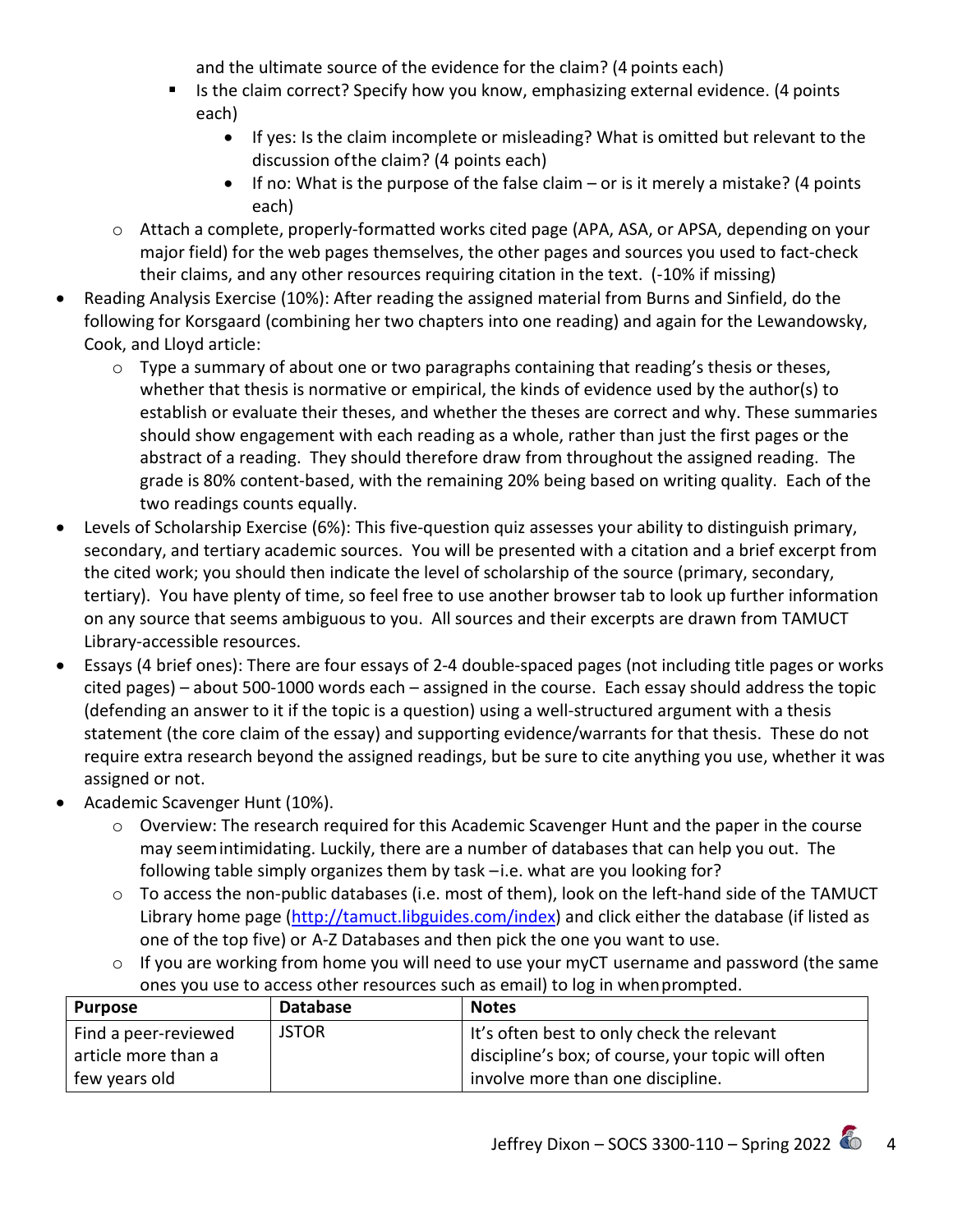| <b>Purpose</b>                                                                                        | <b>Database</b>                                                              | <b>Notes</b>                                                                                                                                                      |
|-------------------------------------------------------------------------------------------------------|------------------------------------------------------------------------------|-------------------------------------------------------------------------------------------------------------------------------------------------------------------|
| Find a recent<br>peer-reviewed<br>article                                                             | Academic Search<br>Complete                                                  | Be sure to check the "peer-reviewed" box.                                                                                                                         |
| Find information about<br>an event or particular<br>time in history                                   | America: History and<br>Life (US) or Historical<br>Abstracts (Outside<br>US) | You can select a particular time range to search.                                                                                                                 |
| Find information from<br>or about scientific and<br>medical journals,<br>including impact<br>factors. | Web of Science                                                               | Use the Core Collection for most purposes.                                                                                                                        |
| Find a specific<br>article from a<br>particular journal                                               | eJournals                                                                    | If we don't have the journal for the year<br>needed, try interlibrary loan. Articles are<br>usually sent quickly (within a few days) as pdf<br>files.             |
| Find a news article<br>from more than a<br>month ago                                                  | Nexis Uni                                                                    | Be sure to specify your date range. Remember<br>to search a day before and a day after the<br>event you're looking for.                                           |
| Find a recent news article                                                                            | Google News (public)                                                         | Be sure to check the reliability of the source,<br>since Google News includes blogs and such.                                                                     |
| Find a law review article                                                                             | Nexis Uni                                                                    | Just be sure to use Advanced Search and check<br>only the Law Reviews box.                                                                                        |
| Find a book                                                                                           | WarriorCat or<br><b>WorldCat or Google</b><br>Books (public)                 | If you find something good that we don't have<br>while using WorldCat or Google Books,<br>interlibrary loan it. It takes 1-3 weeks for an ILL<br>book to show up. |
| Find a statistic                                                                                      | Wolfram Alpha (public)                                                       | Example: I want to find US GDP growth in 2009.                                                                                                                    |
| Find a thesis or<br>dissertation                                                                      | Dissertations and<br>Theses Global                                           | While dissertations aren't technically peer-<br>reviewed, they can be used in the IRP.                                                                            |
| If the above don't<br>generate what you<br>need                                                       | WarriorQuest or<br>Google Scholar                                            | Warning: Tend to produce lots of results, but<br>often finds things when other searches fail. You<br>can narrow the search by date, etc.                          |
| If all else fails                                                                                     | Office hours,<br>JeffreyDixon@tamuct.<br>edu, or "Chat with a<br>Librarian"  | You can always email me for help. There's also a<br>24-hour "Chat with a Librarian" feature on the<br>Research page of the TAMUCT library web site.               |

Instructions:

- A. In a brief paragraph, list your major field(s) of study and the standard citation system used in each of them. Then indicate which of those you will be using on this assignment and why you selected it over the alternatives, if any (10%).
- B. Answer the following questions with the best, most recent information you can find. Answers should be typed and in the form of full sentences or paragraphs with correct source citations using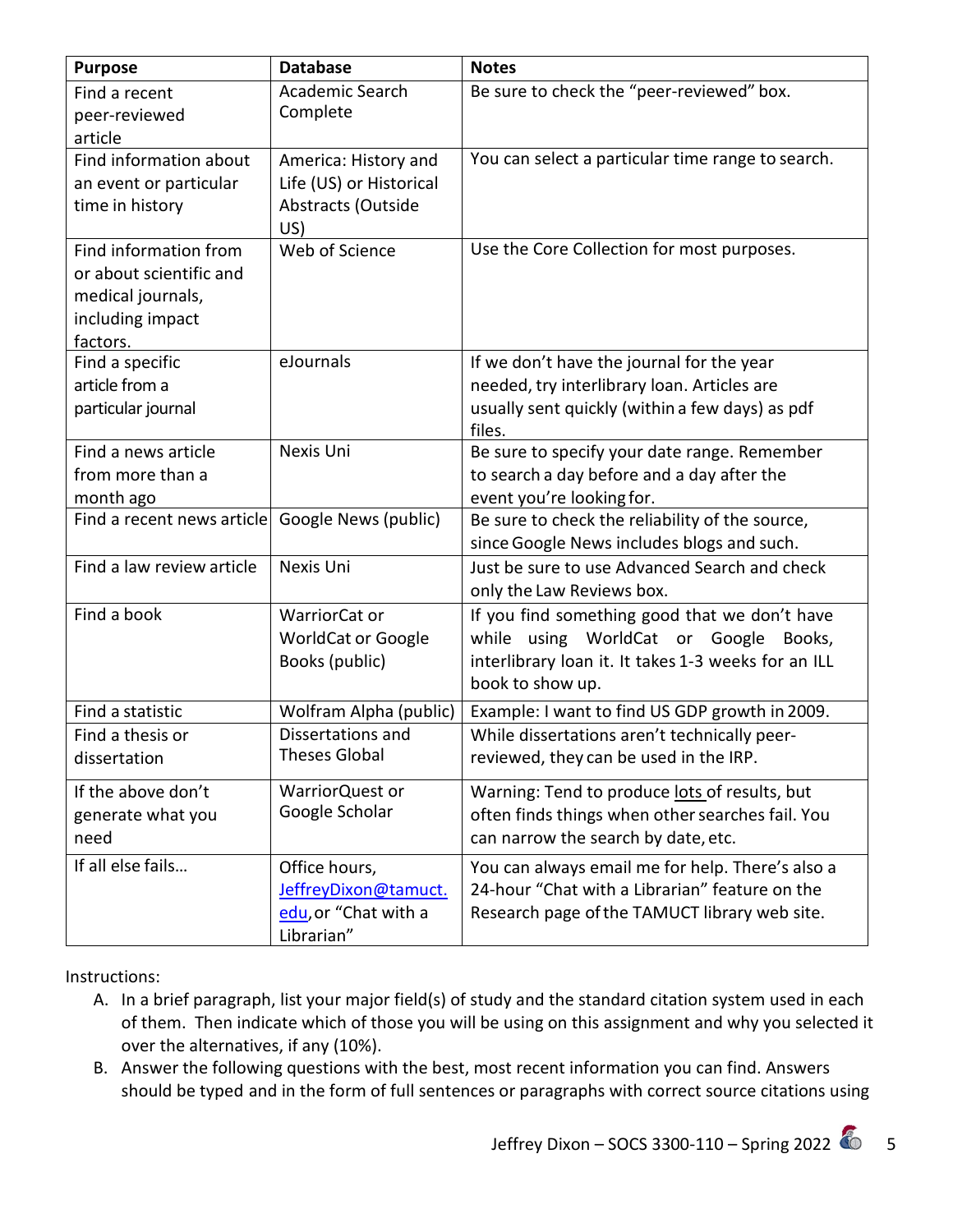the format you selected (10% each).

- 1. What was the first full sentence on the second page (numbered *p.10*) of the first full article in the first issue of *Sociometry*?
- 2. How did the global simulation GLOBUS (used chiefly in the 1980s) differ from earlier world simulations? Note that there is more than one model called GLOBUS out there; you are looking for the one usedto forecast world politics over time.
- 3. What are the most recent available annual violent crime rates (per 100,000 people) for Chicago and Killeen?
- 4. What's something Donald Trump said in a speech on April 2, 2019 and from where was he speaking?
- 5. Find a 2017-2022 peer-reviewed, *quantitative* (i.e. presenting some statistical analysis) journal article that claims that "racist resentment" or "racial resentment" increased the likelihood that whites voted for or currently support Donald Trump. How do the author or authors of the article *measure* the "racial resentment" variable? Include not only the range of the variable but also what determines where a person falls within that range.
- 6. Using the two Gallup polls measuring Franklin Delano Roosevelt's job approval rating closest to Pearl Harbor, what was the net change in his approval rating after the attack (positive numbers mean an increase in approval and negative numbers mean a decrease in approval)?
- 7. Which member of the UN had the highest GDP per capita in 2020?
- 8. A 2016 article reviewed the literature on the number of academic citations that psychology and other medical papers receive. One of the authors was Iman Tahamtan. Into what three types did the authors divide the 28 covered factors?
- C. Attach a works cited or bibliography page (properly formatted as per part A). (10%)
- Disciplinary Outline (10%): For your major field, answer the following questions. Note that if you can interview a professor in your major field, the questions may be easier to answer (be sure to take notes and attach them to your assignment if you interview anyone). Other obvious sources include textbooks – especially upper-level and graduate-level textbooks – and recent literature reviews on topics in the disciplines. As always, cite your sources (including any interviews) using the standard system in your discipline.
	- o Questions:
		- 1. Is the discipline a science? What leads you to either apply or not apply this term to the discipline?
		- 2. What are the major subfields of this discipline?
		- 3. How would you characterize the activity of scholars in the discipline applying one or more competing "paradigms" or methodologies to gain new insights into problems, or organizing themselves by the different kinds of puzzles or problems they are trying to solve?
		- 4. Given your answer to question 1, what are the paradigms, methodologies, and/or major research problems that account for the work of most scholars in the field? Include a brief description of each one.
		- 5. What are the three to five most influential journals in the discipline? Or does this discipline prepare its scholarship in some other way (books or creative activities, for example)? If so, which of those are most influential? What gets published in the top journals or other prestigious academic outlets?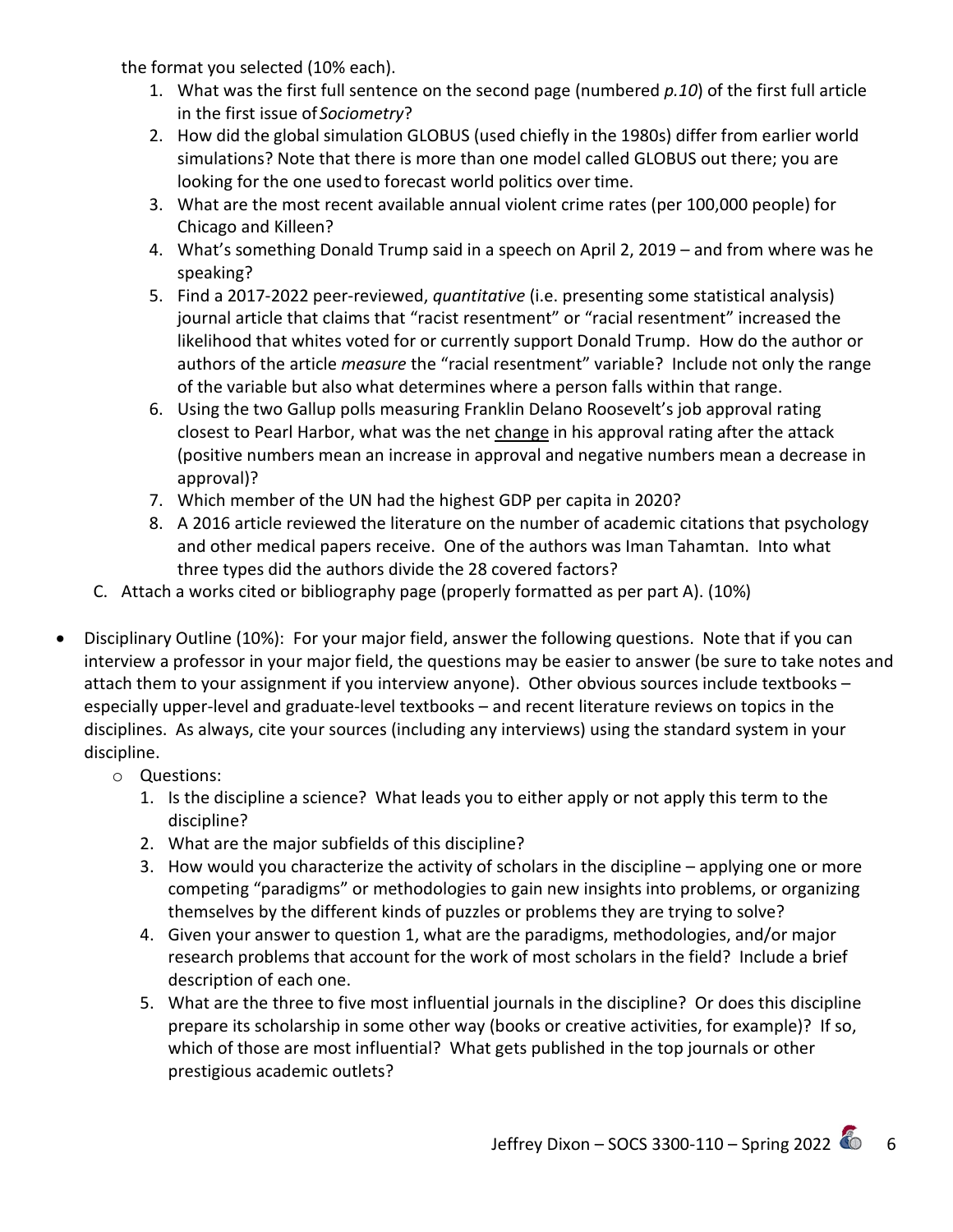- o Rubric: Each question (1-5) is worth up to 16% of the assignment grade. The remaining 20% of the grade is based on your writing technique (10%) and proper use of citations (10%)
- Sociopolitical Problem-Solution Essay (40%):
	- o The course requires a brief, 4-5 page (1200-1500 words) research note that assesses the causes and consequences of a sociopolitical problem using your social science major field (Sociology, Criminal Justice, or Political Science), concluding with some policy suggestions for resolving or ameliorating the problem.
	- o Stage Requirements
		- Stage I Requirements (5% of course grade):
			- A cover page with the title of your paper (something other than a generic "Sociopolitical Problem-Solution Essay - Stage I" type of name), your name, the date, and the word count. These should be centered both vertically and horizontally. (5% of stage grade)
			- A paragraph introducing your puzzle (how to resolve or ameliorate some social, legal, or political problem), why finding an answer to the puzzle is important both substantively and to your discipline in particular, and why your discipline is appropriate for addressing it. (15%)
			- A paragraph describing your theoretical perspective being applied to the problem its focus, methods, normative orientation (if any), and epistemology (standards for determining when we can finally say we know the answer to the puzzle). (10%)
			- A paragraph describing the origins and disciplinarity of your theoretical perspective. (10%)
			- An 500-800 word application of your theoretical perspective to the problem you selected using at least two academic sources (peer-reviewed articles, scholarly books, or the other sources that qualify in your discipline). (40%)
			- A conclusion which describes your current thesis about the problem you selected (given your perspective and the evidence you have described) and how you intend to expand the scope of that thesis or test it using additional academic sources. What are you looking for? What kinds of scholarship would tend to support or undermine your thesis? (20%)
			- Proper citation throughout, along with a works cited or bibliography page. (up to 20% deduction if not consistently in the chosen citation style)
			- Page numbers on all but the cover page. (up to 5% deduction if missing)
		- Stage II Requirements (10% of course grade):
			- A cover page with the title of your paper (something other than a generic "Sociopolitical Problem-Solution Essay - Stage II" type of name), your name, the date, and the word count. These should be centered both vertically and horizontally. (5% of stage grade)
			- A revised paragraph or two introducing your puzzle, why it is important, what your thesis about the puzzle or problem is, and justifying your disciplinary approach to it. (10% for thesis + 10% for other elements)
			- A page or two describing the theoretical perspective being applied to the problem in detail – its origins and development, focus, methods, normative orientation (if any), and epistemology (standards for determining when we can finally say we know the answer to the puzzle). (20%)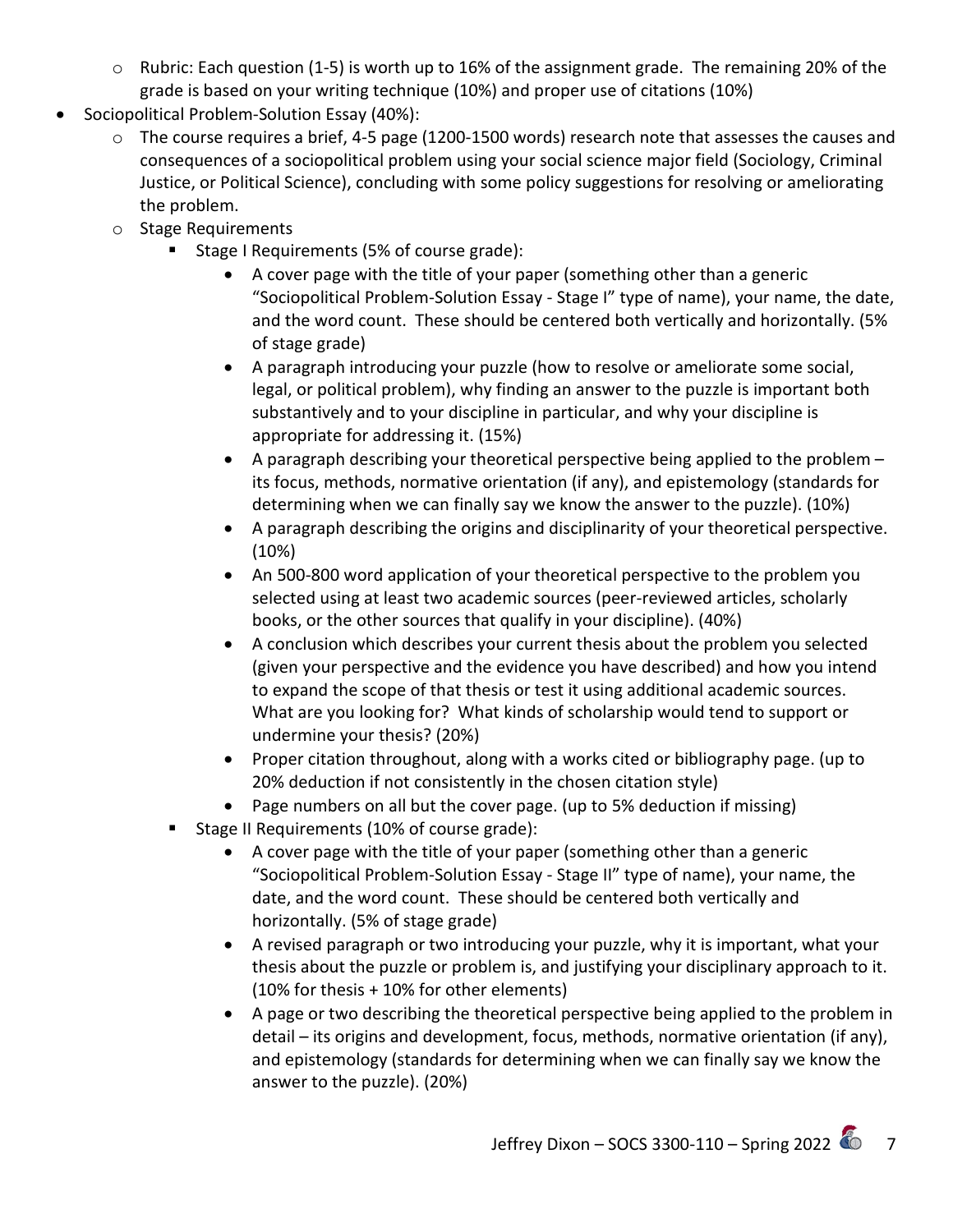- A multi-page application of your perspective using at least four academic sources (peer-reviewed articles, scholarly books, or the other sources that qualify in your disciplines) from your discipline. (50%)
- A conclusion which describes how well your thesis explains the information you have gathered, and where you should go from here. (5%)
- Proper citation throughout, along with a works cited or bibliography page. (up to 20% deduction if not consistently in the chosen citation style)
- Page numbers on all but the cover page. (up to 5% deduction if missing)
- **Stage III Requirements (15% of course grade):** 
	- A cover page with the title of your paper (something other than a generic "Sociopolitical Problem-Solution Essay - Stage III" type of name), your name, the date, and the word count. These should be centered both vertically and horizontally. (5% of stage grade)
	- A 100-200 word abstract added, either at the bottom of the title page, or on a separate sheet between the title page and the first page of the paper proper.
	- Revisions throughout as suggested or directed by the instructor. (up to 50% deduction if everything is left unrevised)
	- A 3-4 page application of your perspective using at least eight academic sources (peer-reviewed articles, scholarly books, or the other sources that qualify in your disciplines) from your discipline. (50%)
	- A conclusion which describes how well your thesis explains the information you have gathered, and where scholars in the field should go from here. (5%)
	- Proper citation throughout, along with a works cited or bibliography page. (up to 25% deduction if not consistently in the chosen citation style)
	- Page numbers on all but the cover page. (up to 5% deduction if missing)
- o Rubric: Your papers will be evaluated using both the system listed under each stage and the following writing rubric. The two grades will be averaged to get your overall grade for a given stage.

| Grade | <b>Thesis</b><br>(20%)                                                              | <b>Argument</b><br>Structure (20%)                                                                                                        | Evidence (50%)                                                                                                                                                                                                                                                                                             | Counter-<br><b>Evidence</b><br>(10%)     |
|-------|-------------------------------------------------------------------------------------|-------------------------------------------------------------------------------------------------------------------------------------------|------------------------------------------------------------------------------------------------------------------------------------------------------------------------------------------------------------------------------------------------------------------------------------------------------------|------------------------------------------|
| A     | Addresses<br>problem/<br>solves<br>puzzle and<br>drives the<br>rest of the<br>essay | The thesis is built<br>from and<br>supported by a<br>series of<br>arguments about<br>each element of<br>the problem or<br>puzzle examined | Each element of the argument is<br>supported by scholarly evidence and no<br>major source of evidence is ignored. In<br>general, consistent (e.g. statistical)<br>findings are better evidence than<br>isolated examples, where such evidence<br>is available and appropriate for the<br>perspective used. | Addressed,<br>with flaws<br>spotlighted. |

# **SOSC 3300 -- Writing Rubric for Essays**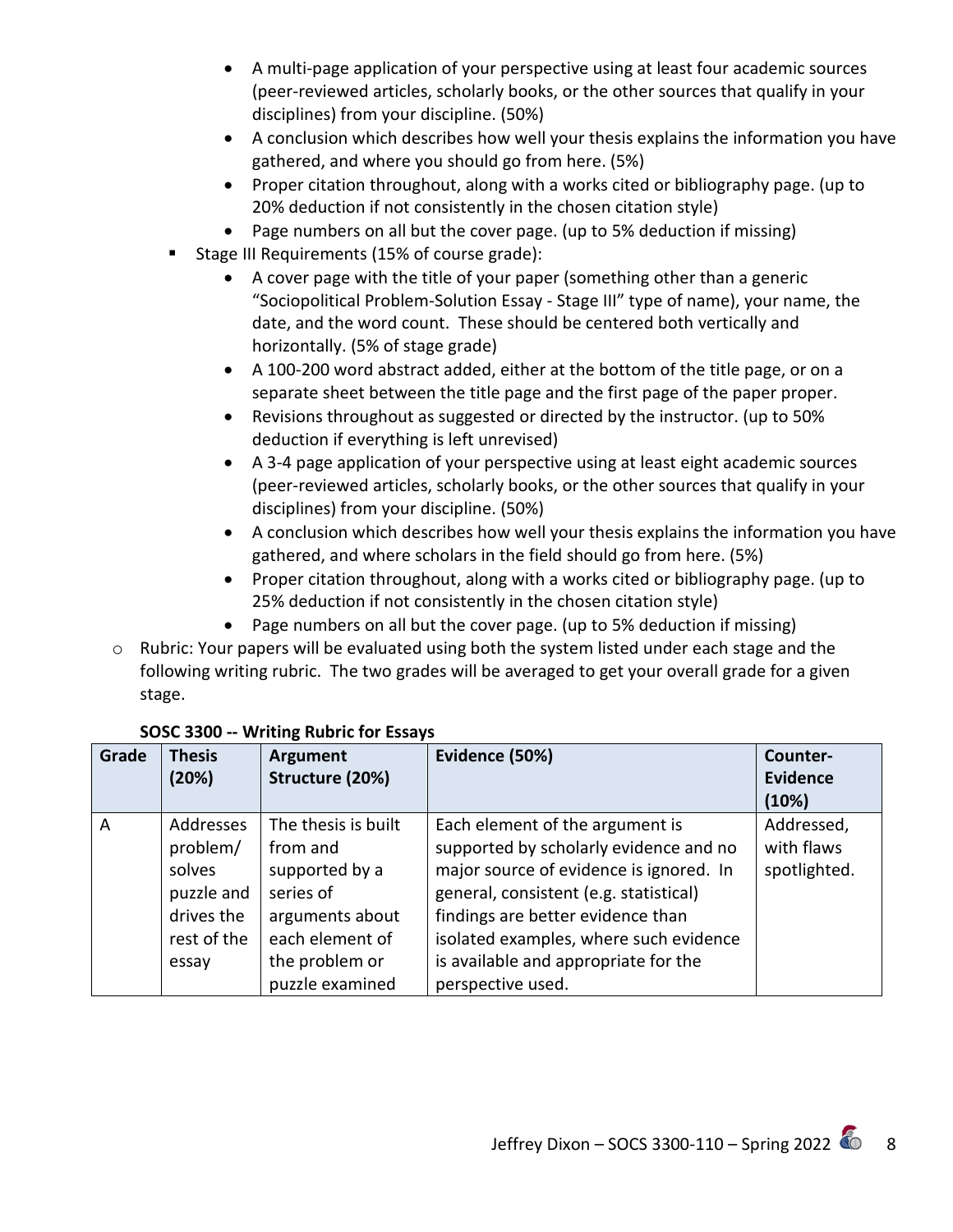| Grade        | <b>Thesis</b><br>(20%)                                                                                          | <b>Argument</b><br>Structure (20%)                                                                                                                                                                        | Evidence (50%)                                                                                                                                                                                                                                                                                                                                                                        | Counter-<br><b>Evidence</b>                                                                                             |
|--------------|-----------------------------------------------------------------------------------------------------------------|-----------------------------------------------------------------------------------------------------------------------------------------------------------------------------------------------------------|---------------------------------------------------------------------------------------------------------------------------------------------------------------------------------------------------------------------------------------------------------------------------------------------------------------------------------------------------------------------------------------|-------------------------------------------------------------------------------------------------------------------------|
| B            | Addresses<br>problem/<br>solves<br>puzzle, but<br>much of<br>the paper<br>ignores it                            | Some elements of<br>the thesis do not<br>correspond to<br>sections of the<br>paper – often the<br>case when<br>students proceed<br>"source by source"<br>instead of crafting<br>an integrated<br>argument | Each element of the argument is<br>supported by evidence, but either major<br>sources of evidence available to the<br>student are ignored or the evidence<br>used is simply insufficient to support one<br>or more of the claims in the paper.                                                                                                                                        | (10%)<br>Addressed,<br>with mixed<br>results.                                                                           |
| $\mathsf{C}$ | Addresses<br>problem/<br>solves<br>puzzle, but<br>in such a<br>vague<br>manner as<br>to be<br>almost<br>useless | The paper is a set<br>of mostly-valid<br>arguments that<br>proceed without<br>logical order                                                                                                               | The evidence, when taken as a whole,<br>fails to support the paper's thesis, with<br>necessary steps in the argument being<br>assumed instead of demonstrated.<br>Much relevant evidence is omitted and<br>much of the support consists of direct<br>quotes or "naked" claims (i.e. those<br>unsupported by evidence). The paper<br>fails to convincingly synthesize the<br>research. | Some<br>addressed,<br>with mixed<br>results.                                                                            |
| D            | Does not<br>really<br>offer a<br>solution to<br>the puzzle<br>or<br>problem<br>motivating<br>the<br>research    | Most of the paper<br>is devoid of actual<br>argument, instead<br>following a stream-<br>of-consciousness<br>or "data dump"<br>strategy                                                                    | At least one major element of the<br>paper's argument has substantial<br>evidence that supports it. However, the<br>other elements are supported by<br>generally vague, irrelevant, or naked<br>claims.                                                                                                                                                                               | Most<br>unmentioned;<br>remainder are<br>dismissed<br>with vague<br>statements or<br>similar<br>avoidance<br>strategies |
| F            | None                                                                                                            | The paper is devoid<br>of structure                                                                                                                                                                       | The evidence is so vague or scant as to<br>be useless for establishing the thesis.                                                                                                                                                                                                                                                                                                    | Not<br>addressed                                                                                                        |

- Research Presentation (5%). Using the Studio tool on Canvas, prepare a 5-10 minute summary of your puzzle, theoretical model, and most relevant pieces of evidence. Do not use a full script, although notes are fine. Use visual aids such as PowerPoint slides or video clips to take advantage of the medium's potential for communicating your argument.
	- o Rubric: Your video will be scored on these criteria.
		- **Preparation (structure, usefulness of visual aids): 0 to 16**
		- **Professionalism (mostly language): 0 to 16**
		- Content (puzzle, perspective, thesis, evidence, most interesting arguments/findings): 0 to 16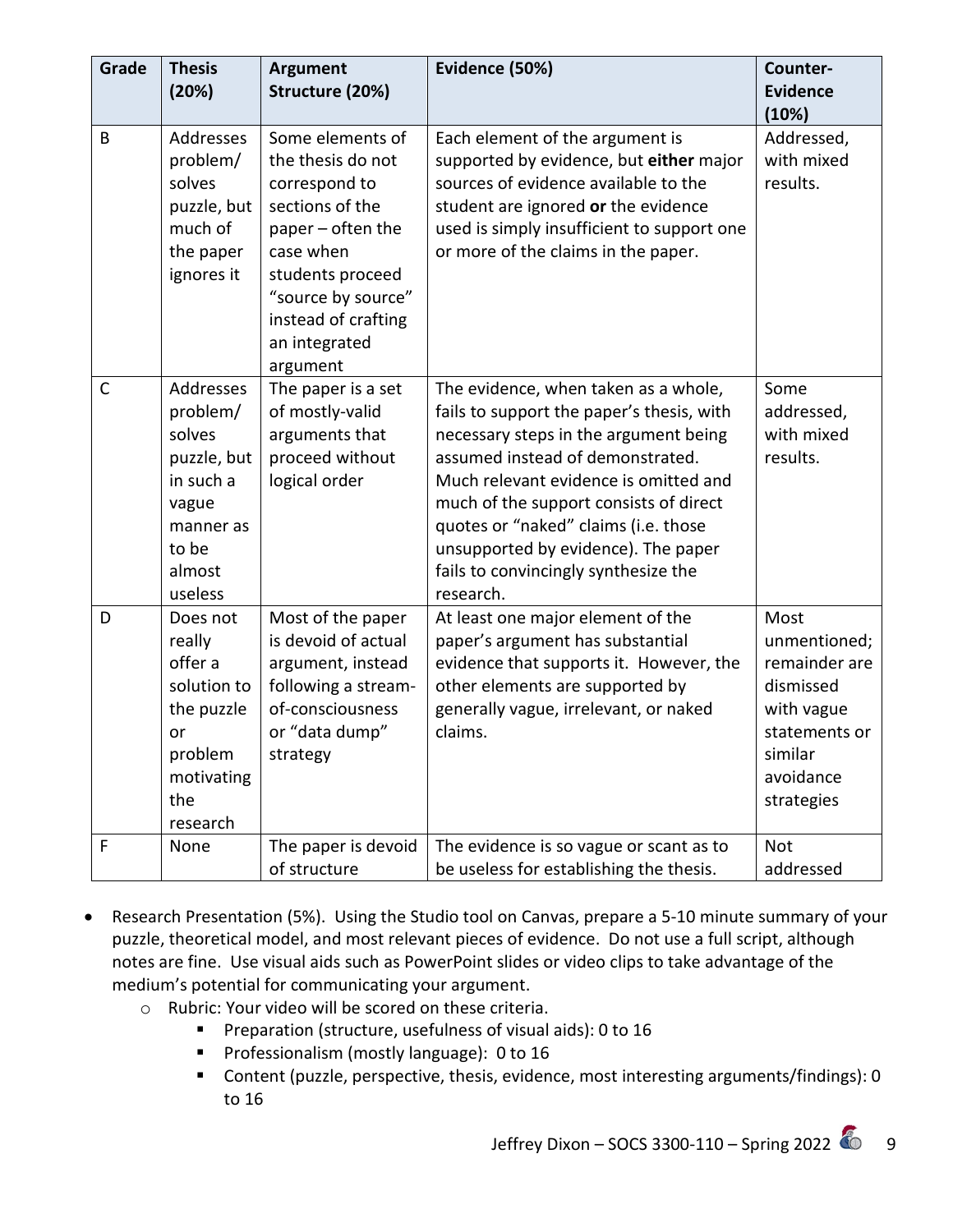- Over/under time limits: -2 per minute over ten/-5 per minute under five
- $\blacksquare$  TOTAL = 2+\_\_\_\_\_\_\_\_\_\_ of 50 possible points

| Item                                    | <b>Points</b>                                | Percent |
|-----------------------------------------|----------------------------------------------|---------|
| <b>Academic Integrity Exercise</b>      | Required to pass                             | N/A     |
| Fact-Checking Exercises (2)             | 100 (divided between I and II)               | 10%     |
| <b>Reading Analysis Exercise</b>        | 100                                          | 10%     |
| Levels of Scholarship Exercise          | 50                                           | 5%      |
| Essays $(4)$                            | 320 (80 each)                                | 32%     |
| <b>Disciplinary Outline</b>             | 100                                          | 10%     |
| Sociopolitical Problem-Solution Essay   | 200 (divided between three stages as         | 20%     |
|                                         | specified)                                   |         |
| <b>Research Presentation</b>            | 50                                           | 5%      |
| Peer Reviews (for Essay 1 and two other | 80 (30 for Essay 1, 25 each for two          | 8%      |
| students' presentations)                | presentations)                               |         |
| <b>TOTAL POSSIBLE</b>                   | 1000                                         | 100%    |
| $895+ = A$ 795-894=B                    | 594 or lower = $F$<br>695-794=C<br>595-694=D |         |

# **SOSC 3300 Course Rubric**

**Grade posting**: All grades will be posted online; it takes about 1-2 weeks for the instructor to grade written work. Be assured that he is grading classwork as fast as he possibly can. Feedback on writing assignments will be provided within the Canvas grading system.

# Course Policies

# **Late Work and Incompletes**

- Late work loses 10% of the credit it would otherwise receive for every day or portion thereof that it is overdue.
- There will be no incompletes in this class, barring actual hospitalization or unforeseen deployment after the withdrawal deadline has passed. By university policy, incompletes must be finished in the subsequent semester.

# **Regrades**

The instructor is not perfect, and if you believe part or all of a written assignment has been graded incorrectly, you need only return it **within one week** of receiving it back from the instructor with a *brief* note specifying the part(s) to be regraded. The specified parts will be compared to the key again. After a week has passed, I can no longer be sure that you will be graded to the same standards as those used for all the other students, so work will not be regraded after this period.

# **Academic Integrity**

*University Code of Academic Honesty:* Texas A&M University -Central Texas values the integrity of the academic enterprise and strives for the highest standards of academic conduct. A&M-Central Texas expects its students, faculty, and staff to support the adherence to high standards of personal and scholarly conduct to preserve the honor and integrity of the creative community. Academic integrity is defined as a commitment to honesty, trust, fairness, respect, and responsibility. Any deviation by students from this expectation may result in a failing grade for the assignment and potentially a failing grade for the course. Academic misconduct is any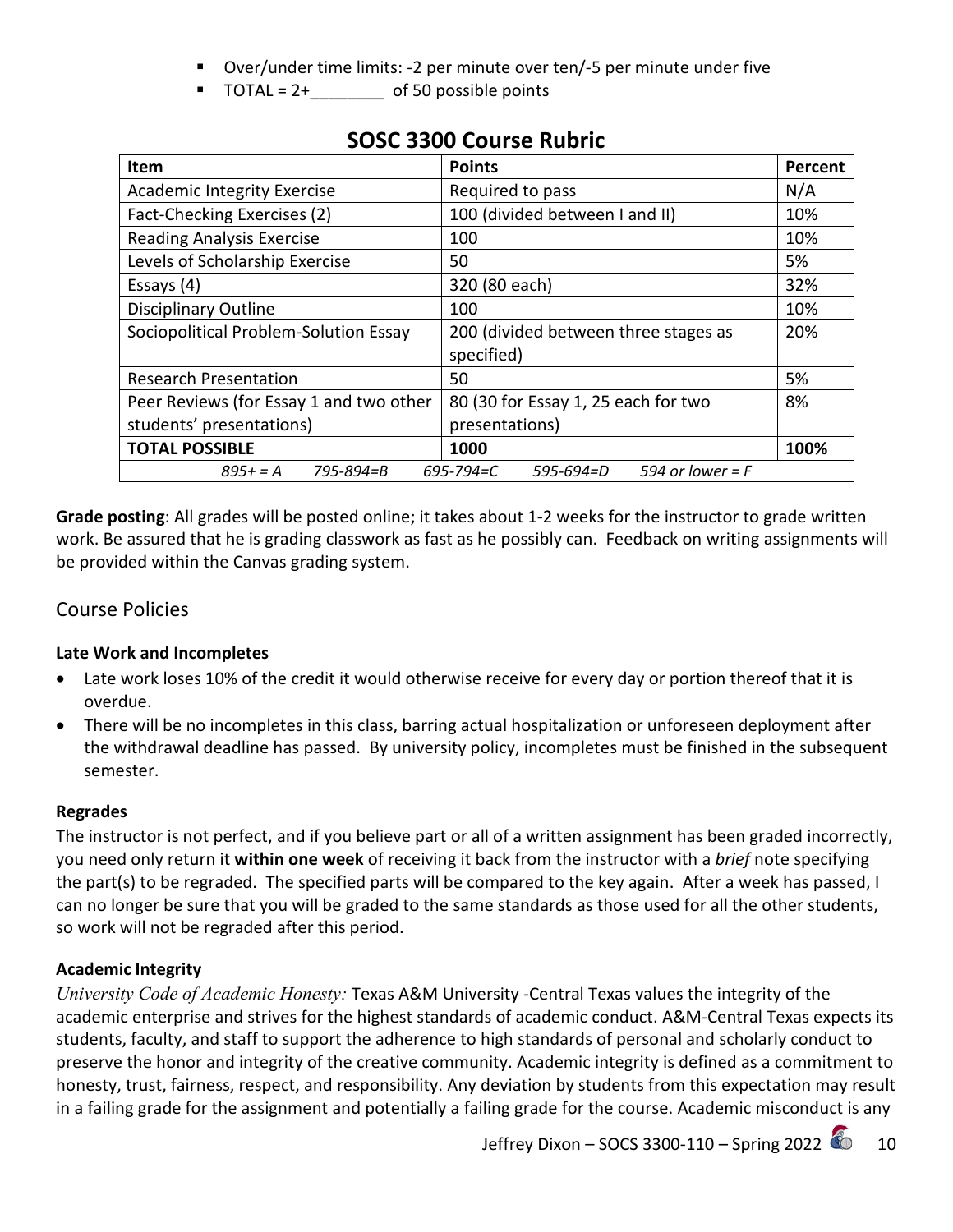act that improperly affects a true and honest evaluation of a student's academic performance and includes, but is not limited to, cheating on an examination or other academic work, plagiarism and improper citation of sources, using another student's work, collusion, and the abuse of resource materials. All academic misconduct concerns will be reported to the university's Office of Student Conduct. Ignorance of the university's standards and expectations is never an excuse to act with a lack of integrity. When in doubt on collaboration, citation, or any issue, please contact your instructor before taking a course of action.

More [information regarding the Student Conduct process](https://tamuct.campuslabs.com/engage/organization/tamuct-student-conduct-pane) is available at the following link: [https://tamuct.campuslabs.com/engage/organization/tamuct-student-conduct-panel]. If you know of potential honor violations by other students, you may [submit a report,](https://cm.maxient.com/reportingform.php?TAMUCentralTexas&layout_id=0) [https://cm.maxient.com/reportingform.php?TAMUCentralTexas&layout\_id=0].

Specific guidelines for this course, which supplement and do not replace University policy:

- *Violations:* There are many forms of academic misconduct. Some common violationsof academic integrity that I have observed while teaching similar classes at TAMUCT are
	- $\circ$  Copying another student's homework. I encourage study groups, but copying must be avoided. Discuss the readings as long as you wish, but don't "share" the contents of your assignmentsbefore they are due. You may not "jointly" complete any of the homework exercises in this course unless otherwise indicated on the assignment; these are to be completed by yourself alone. If youprovide another student with a copy of your homework and they copy it, both you and the copier will be deemed to have violated the policy.
	- o **Using direct quotes without quotation marks and a citation (plagiarism)**. Even if you are just using three- or four-word phrases, you need to surround them with quotation marks if you didn't create them yourself. This is true even if you cite the source! Remember that changing a few words in a sentence does not transform adirect quote into a paraphrase; instead, it transforms one long direct quote into several shorter directquotes with a word of your own between each. A true paraphrase is the expression of the cited source'sideas in your own words.
	- $\circ$  Paraphrasing another person's ideas without citing the source (another form of plagiarism).
	- o Listing or citing sources in a research paper which were not actually consulted by the student.
- *Penalties:*
	- o The normal penalty for a violation of academic integrity (whether or not it is specifically listed above)in any of my classes is a grade of zero for the work or a deduction of 20% (two letter grades) fromyour course grade, whichever is **greater**. The infraction will be reported to the TAMUCT administration, with a recommendation for probation in the case of deliberate violation or remediation in the case of clearly inadvertent violation.
	- o The (a) outright purchase, download, or completion by others of an exam/DRN element, or (b) second or subsequent violation of academic integrity (in this course or other courses) display such serious disregard for academic integrity that either one of them will result in course failure **and** recommendation for the strongest possible sanctions to the TAMUCT administration.

# **Drop Policy**

If you discover that you need to drop this class, you must complete a [Drop Request Form](https://www.tamuct.edu/registrar/docs/Drop_Request_Form.pdf) [https://www.tamuct.edu/registrar/docs/Drop\_Request\_Form.pdf].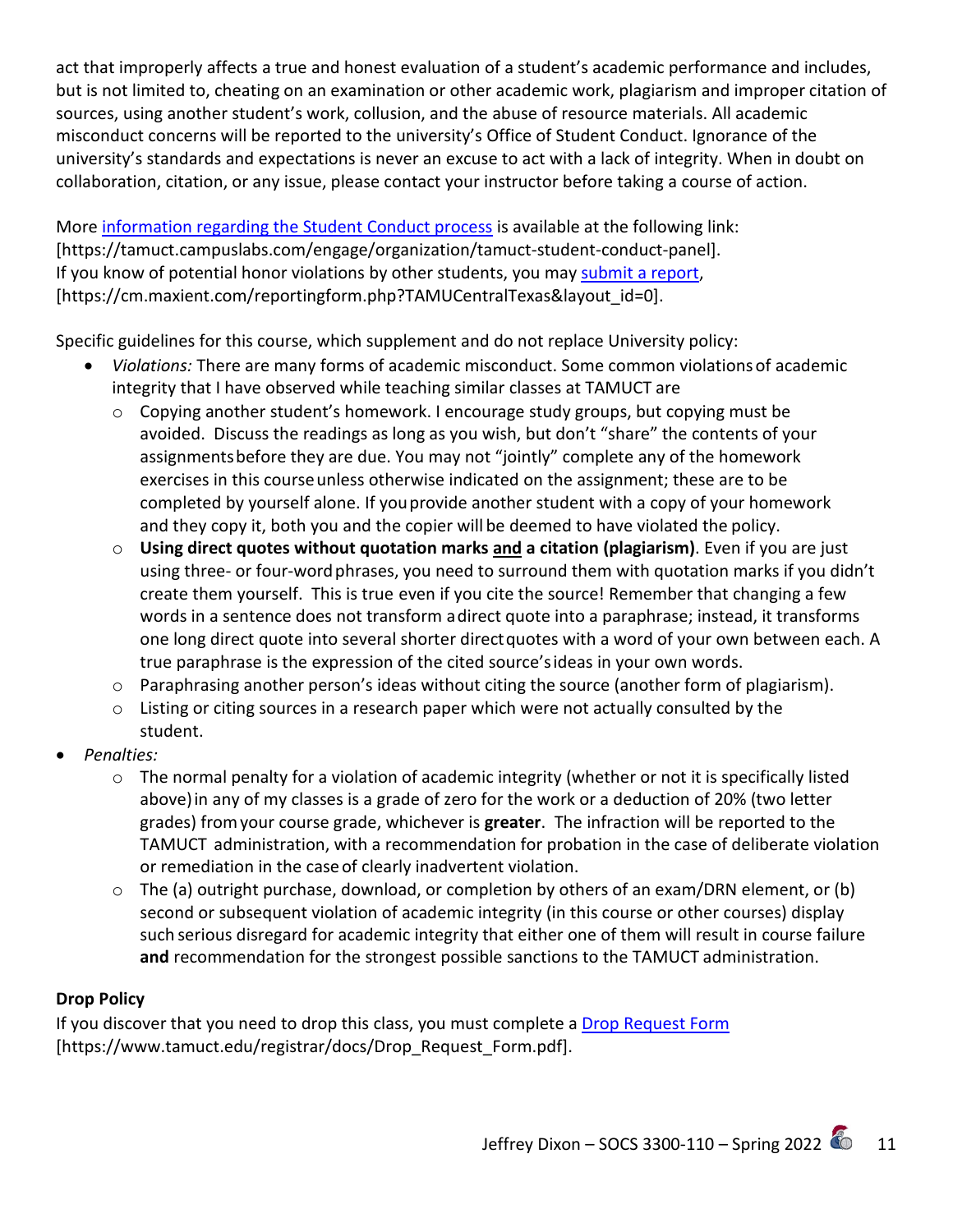Professors cannot drop students; this is always the responsibility of the student. The Registrar's Office will provide a deadline on the Academic Calendar for which the form must be completed, signed and returned. Once you return the signed form to the Registrar's Office, you must go into Warrior Web and confirm that you are no longer enrolled. If you still show as enrolled, FOLLOW-UP with the Registrar's Office immediately. You are to attend class until the procedure is complete to avoid penalty for absence. Should you miss the drop deadline or fail to follow the procedure, you will receive an F in the course, which may affect your financial aid and/or VA educational benefits.

#### **Professors are Mandatory Reporters**

Texas State Law S.B. 212 (Effective September 1, 2019) states that:

- **"**An employee of a postsecondary educational institution who, in the course and scope of employment, witnesses or receives information regarding the occurrence of an incident that the employee reasonably believes constitutes **sexual harassment, sexual assault, dating violence, or stalking** and is alleged to have been committed by or against a person who was a student enrolled at or an employee of the institution at the time of the incident shall promptly report the incident to the institution's Title IX coordinator or deputy Title IX coordinator."
- Further: "A person commits an offense if the person is required to make a report…and knowingly fails to make the report. … A postsecondary educational institution shall terminate the employment of an employee whom the institution determines in accordance with the institution's disciplinary procedure to have committed [such] an offense."

#### **Student Resources**

- **Emergency Warning System for Texas A&M University – Central Texas:** SAFEZONE. SafeZone provides a public safety application that gives you the ability to call for help with the push of a button. It also provides Texas A&M University-Central Texas the ability to communicate emergency information quickly via push notifications, email, and text messages. All students automatically receive email and text messages via their myCT accounts. Downloading SafeZone allows access to push notifications and enables you to connect directly for help through the app.
	- $\circ$  You can download SafeZone from the app store and use your myCT credentials to log in. If you would like more information, you can visit the SafeZone website [www.safezoneapp.com].
	- o To register SafeZone on your phone, please follow these 3 easy steps:
		- 1. Download the SafeZone App from your phone store using the link below:
			- iPhone/iPad: [https://apps.apple.com/app/safezone/id533054756]
			- Android Phone / Tablet [https://play.google.com/store/apps/details?id=com.criticalarc.safezoneapp]
		- 2. Launch the app and enter your myCT email address (e.g. {name}@tamuct.edu)
		- 3. Complete your profile and accept the terms of service
- **Academic Accommodations**: At Texas A&M University-Central Texas, we value an inclusive learning environment where every student has an equal chance to succeed and has the right to a barrier-free education. The Warrior Center for Student Success, Equity and Inclusion is responsible for ensuring that students with a disability receive equal access to the university's programs, services and activities. If you believe you have a disability requiring reasonable accommodations, please contact the Office of Access and Inclusion, WH-212; or call (254) 501-5836. Any information you provide is private and confidential and will be treated as such. For more information, please visit ou[r Access & Inclusion](https://tamuct.instructure.com/courses/717) Canvas page (log-in required) [https://tamuct.instructure.com/courses/717]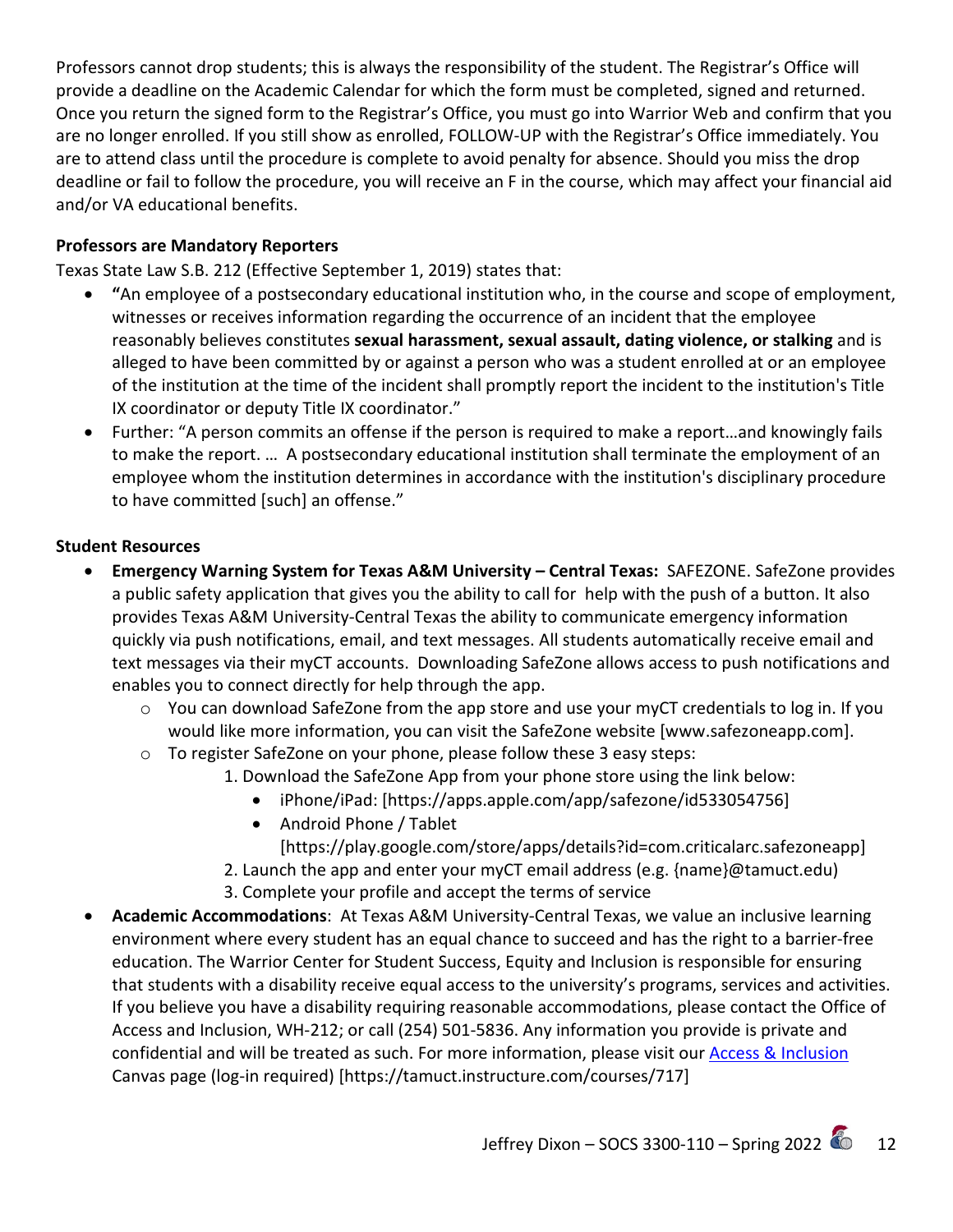- o Texas A&M University-Central Texas supports students who are pregnant and/or parenting. In accordance with requirements of Title IX and related guidance from US Department of Education's Office of Civil Rights, the Dean of Student Affairs' Office can assist students who are pregnant and/or parenting in seeking accommodations related to pregnancy and/or parenting. Students should seek out assistance as early in the pregnancy as possible. For more information, please visit [Student Affairs](https://www.tamuct.edu/student-affairs/pregnant-and-parenting-students.html) [https://www.tamuct.edu/student-affairs/pregnantand-parenting-students.html]. Students may also contact the institution's Title IX Coordinator. If you would like to read more about thes[e requirements and guidelines](http://www2.ed.gov/about/offices/list/ocr/docs/pregnancy.pdf) online, please visit the website [http://www2.ed.gov/about/offices/list/ocr/docs/pregnancy.pdf].
- o Title IX of the Education Amendments Act of 1972 prohibits discrimination on the basis of sex and gender–including pregnancy, parenting, and all related conditions. A&M-Central Texas is able to provide flexible and individualized reasonable accommodation to pregnant and parenting students. All pregnant and parenting students should contact the Associate Dean in the Division of Student Affairs at (254) 501-5909 to seek out assistance. Students may also contact the University's Title IX Coordinator.
- **Tutoring**: Tutoring is available to all A&M-Central Texas students, both virtually and in-person. Student success coaching is available online upon request.
	- o If you have a question, are interested in becoming a tutor, or in need of success coaching contact the Warrior Center for Student Success, Equity and Inclusion at (254) 501-5836, visit the Warrior Center at 212 Warrior Hall, or by emailing [WarriorCenter@tamuct.edu.](mailto:WarriorCenter@tamuct.edu)
	- o To schedule tutoring sessions and view tutor availability, please visit Tutor Matching [Services](https://nam04.safelinks.protection.outlook.com/?url=http%3A%2F%2Fwww.tutormatchingservices.com%2FTAMUCT&data=04%7C01%7Clisa.bunkowski%40tamuct.edu%7C886784139069461670c308d9aa01f55e%7C9eed4e3000f744849ff193ad8005acec%7C0%7C0%7C637727747643427346%7CUnknown%7CTWFpbGZsb3d8eyJWIjoiMC4wLjAwMDAiLCJQIjoiV2luMzIiLCJBTiI6Ik1haWwiLCJXVCI6Mn0%3D%7C3000&sdata=D%2F8HN2bUT1lLPfs5qSqKYlwh8a7pZVy7isM2gppluQE%3D&reserved=0) [https://tutormatchingservice.com/TAMUCT] or visit the Tutoring Center in 111 Warrior Hall.
	- o Chat live with a remote tutor 24/7 for almost any subject from on your computer! Tutor.com is an online tutoring platform that enables A&M-Central Texas students to log in and receive online tutoring support at no additional cost. This tool provides tutoring in over 40 subject areas except writing support. Access Tutor.com through Canvas.
- **University Writing Center:** University Writing Center: Located in Warrior Hall 416, the University Writing Center (UWC) at Texas A&M University–Central Texas (A&M–Central Texas) is a free service open to all A&M–Central Texas students. For the Spring 2022 semester, the hours of operation are from 10:00 a.m.-5:00 p.m. Monday thru Thursday in Warrior Hall 416 (with online tutoring available every hour as well) with satellite hours available online only Monday thru Thursday from 6:00-9:00 p.m. and Saturday 12:00-3:00 p.m.
	- o Tutors are prepared to help writers of all levels and abilities at any stage of the writing process. While tutors will not write, edit, or grade papers, they will assist students in developing more effective composing practices. By providing a practice audience for students' ideas and writing, our tutors highlight the ways in which they read and interpret students' texts, offering guidance and support throughout the various stages of the writing process. In addition, students may work independently in the UWC by checking out a laptop that runs the Microsoft Office suite and connects to WIFI, or by consulting our resources on writing, including all of the relevant style guides. Whether you need help brainstorming ideas, organizing an essay, proofreading, understanding proper citation practices, or just want a quiet place to work, the UWC is here to help!
	- o Students may arrange a one-to-one session with a trained and experienced writing tutor by making an appointment via [WCOnline](https://tamuct.mywconline.com/) [https://tamuct.mywconline.com/]. In addition, you can email Dr. Bruce Bowles Jr. at bruce.bowles@tamuct.edu if you have any questions about the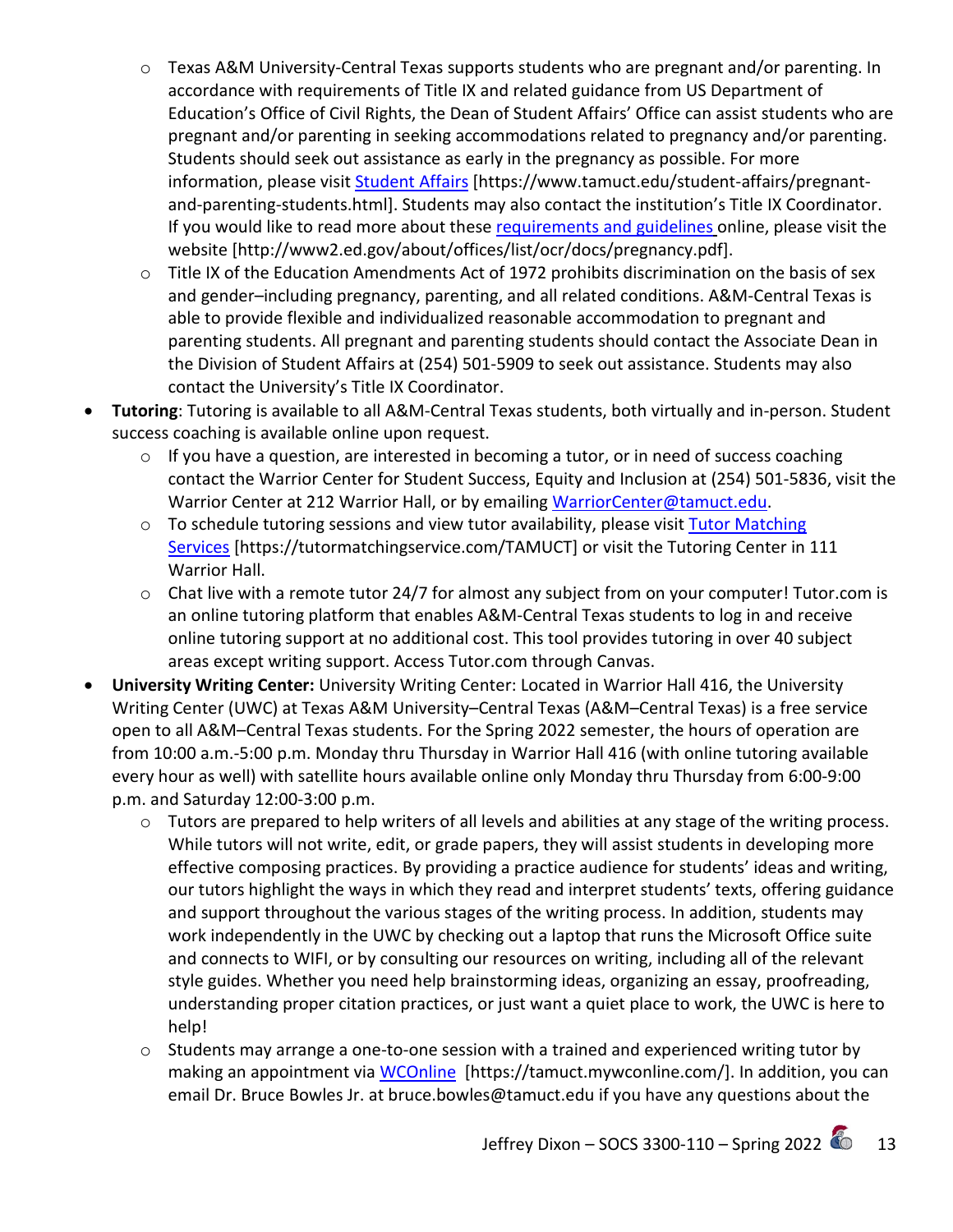UWC, need any assistance with scheduling, or would like to schedule a recurring appointment with your favorite tutor by making an appointment via [WCOnline](https://tamuct.mywconline.com/) [https://tamuct.mywconline.com/]. In addition, you can email Dr. Bruce Bowles Jr. at bruce.bowles@tamuct.edu if you have any questions about the UWC, need any assistance with scheduling, or would like to schedule a recurring appointment with your favorite tutor.

- **University Library:** The University Library provides many services in support of research across campus and at a distance. We offer over 200 electronic databases containing approximately 400,000 eBooks and 82,000 journals, in addition to the 96,000 items in our print collection, which can be mailed to students who live more than 50 miles from campus. Research guides for each subject taught at A&M-Central Texas are available through our website to help students navigate these resources. On campus, the library offers technology including cameras, laptops, microphones, webcams, and digital sound recorders.
	- o Research assistance from a librarian is also available 24 hours a day through our online chat service, and at the reference desk when the library is open. Research sessions can be scheduled for more comprehensive assistance, and may take place virtually through WebEx, Microsoft Teams or in-person at the library. Schedule an appointment [here](https://nam04.safelinks.protection.outlook.com/?url=https%3A%2F%2Ftamuct.libcal.com%2Fappointments%2F%3Fg%3D6956&data=04%7C01%7Clisa.bunkowski%40tamuct.edu%7Cde2c07d9f5804f09518008d9ab7ba6ff%7C9eed4e3000f744849ff193ad8005acec%7C0%7C0%7C637729369835011558%7CUnknown%7CTWFpbGZsb3d8eyJWIjoiMC4wLjAwMDAiLCJQIjoiV2luMzIiLCJBTiI6Ik1haWwiLCJXVCI6Mn0%3D%7C3000&sdata=KhtjgRSAw9aq%2FoBsB6wyu8b7PSuGN5EGPypzr3Ty2No%3D&reserved=0) [https://tamuct.libcal.com/appointments/?g=6956]. Assistance may cover many topics, including how to find articles in peer-reviewed journals, how to cite resources, and how to piece together research for written assignments.
	- o Our 27,000-square-foot facility on the A&M-Central Texas main campus includes student lounges, private study rooms, group work spaces, computer labs, family areas suitable for all ages, and many other features. Services such as interlibrary loan, TexShare, binding, and laminating are available. The library frequently offers workshops, tours, readings, and other events. For more information, please visit our Library [website](https://nam04.safelinks.protection.outlook.com/?url=https%3A%2F%2Ftamuct.libguides.com%2Findex&data=04%7C01%7Clisa.bunkowski%40tamuct.edu%7C7d8489e8839a4915335f08d916f067f2%7C9eed4e3000f744849ff193ad8005acec%7C0%7C0%7C637566044056484222%7CUnknown%7CTWFpbGZsb3d8eyJWIjoiMC4wLjAwMDAiLCJQIjoiV2luMzIiLCJBTiI6Ik1haWwiLCJXVCI6Mn0%3D%7C1000&sdata=2R755V6rcIyedGrd4Os5rkgn1PvhHKU3kUV1vBKiHFo%3D&reserved=0) [http://tamuct.libguides.com/index].

**Important University Dates** (From https://www.tamuct.edu/registrar/academic-calendar.html)

| January 18, 2022        | <b>Classes Begin for Spring Semester</b>                                                                                                                   |
|-------------------------|------------------------------------------------------------------------------------------------------------------------------------------------------------|
| <b>January 20, 2022</b> | Deadline for Add, Drop, and Late Registration for 16- and First 8-Week Classes                                                                             |
| <b>February 1, 2022</b> | Deadline for Teacher Education Program Applications                                                                                                        |
| February 2, 2022        | Deadline to Drop 16-Week Classes with No Record                                                                                                            |
| March 21, 2022          | Class Schedule Published for Summer Semester. Add, Drop, and Late Registration<br>Begins for Second 8-Week Classes. \$25 Fee assessed for late registrants |
| March 21, 2022          | Classes Begin for Second 8-Week Session                                                                                                                    |
| March 23, 2022          | Deadline for Add, Drop, and Late Registration for Second 8-Week Classes                                                                                    |
| March 25, 2022          | Deadline for Spring Graduation Application for Ceremony Participation                                                                                      |
| April 1, 2022           | Deadline for GRE/GMAT Scores to Graduate School Office. Deadline for School<br><b>Counselor Program Applications.</b>                                      |
| April 4, 2022           | <b>Registration Opens for Summer Semester</b>                                                                                                              |
| April 8, 2022           | Deadline to Drop 16-Week Classes with a Quit (Q) or Withdraw (W)                                                                                           |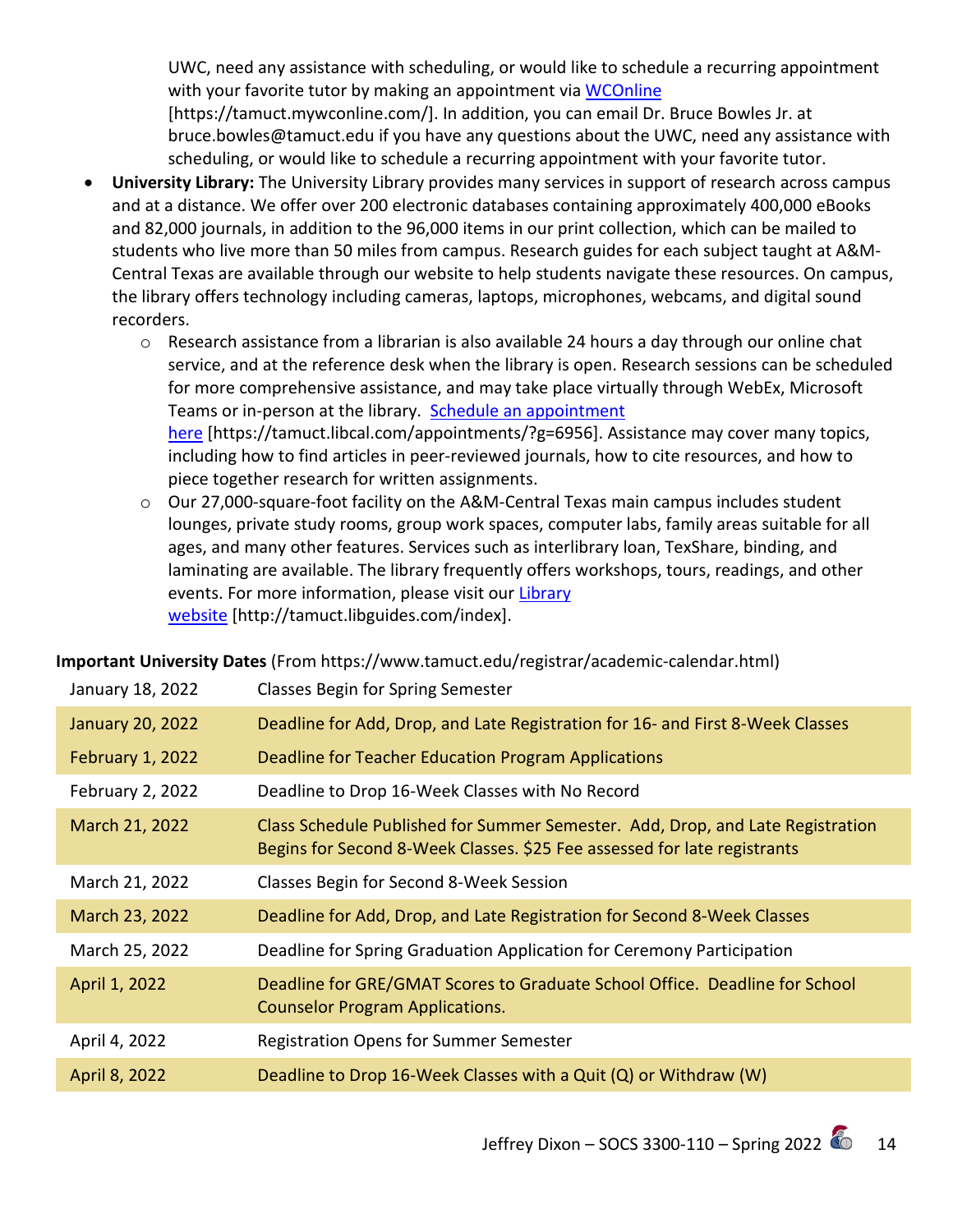| April 16, 2022 | Deadline for Final Committee-Edited Theses with Committee Approval Signatures<br>for Spring Semester to Graduate School Office                                                                                                            |
|----------------|-------------------------------------------------------------------------------------------------------------------------------------------------------------------------------------------------------------------------------------------|
| May 13, 2022   | Deadlines: Withdraw from the University for 16- and Second 8-Week Classes,<br>Applications for Tuition Rebate for Spring Graduation (5pm), Spring Degree<br>Conferral Applications to the Registrar's Office. (\$20 Late Application Fee) |
| May 14, 2022   | Spring 2022 Commencement at Bell County Expo 7 PM                                                                                                                                                                                         |

#### **Amendments**

Not all exigencies can be foreseen. I reserve the right to amend the syllabus at any time. Any such amendment will be provided to the students in writing by uploading a revised syllabus to Canvas.

#### **Instructor's Personal Statement (not required reading, but may be of interest)**

 I strive to provide my students with a liberal arts education. Such an education is intended to expand human potential by emphasizing critical thinking skills, strong writing and oral communication skills, and perceptive responses to others' arguments. These goals enable students to become lifelong learners, community members, and ultimately to lead rewarding lives. Therefore, under the broad rubric of a liberal arts approach to teaching, I emphasize four objectives in my teaching: development of critical thinking skills, advancement of writing and speaking skills, moral development, and mastery of what in my judgment constitutes the "core" of the area under study. These goals determine how I construct course syllabi, which materials I use, and how I manage the classroom.

#### *Critical Thinking Skills*

 I divide critical thinking skills into three components. First, students must be perceptive readers and listeners. In nearly all courses, there are either sections of the readings, lectures, or class handouts which we discuss and debate, nearly line by line. The point of these exercises is to draw students' attention to the multiple ways in which one might read a phrase or argument. Even where the course readings consist largely of a standard textbook, I try to model this skill in class discussions by initially responding to many questions with "Are you asking X, Y, or Z?" Understanding the nuances of an argument is a prerequisite to analyzing it.

 Second, students should have the ability to challenge and dissect arguments made by the course materials, fellow students, or myself. There are some students who are looking for "the way it is" to be handed to them from "on high." While informing students is part of my responsibilities, I also aim to challenge those students by presenting concrete, unsolved puzzles, and then presenting a number of possible solutions, requiring them to compare the evidence for each. Since the questions I ask in class are usually open questions within the discipline of political science, there are no easy answers. When I open a class discussion, engage with students doing discussion exercises, or even grade homework assignments, I play "devil's advocate" for each student or group, taking a different position as I interact with each student. It is therefore disappointing when students simply parrot back what they believe the professor wants to hear. Their own thoughts count.

 Just as important as the ability to analyze an argument is the ability to construct and defend one, choosing one among several imperfect explanations as the "best bet" for explaining a phenomenon or the superior normative framework for evaluating its ethical implications. There are some students who are very good at critiquing existing explanations, but who then use this skill as an excuse to avoid argument altogether: "None of these explanations are perfect, so it's all just a matter of opinion." This is illustrated by Russian dissident Gary Kasparov (2017):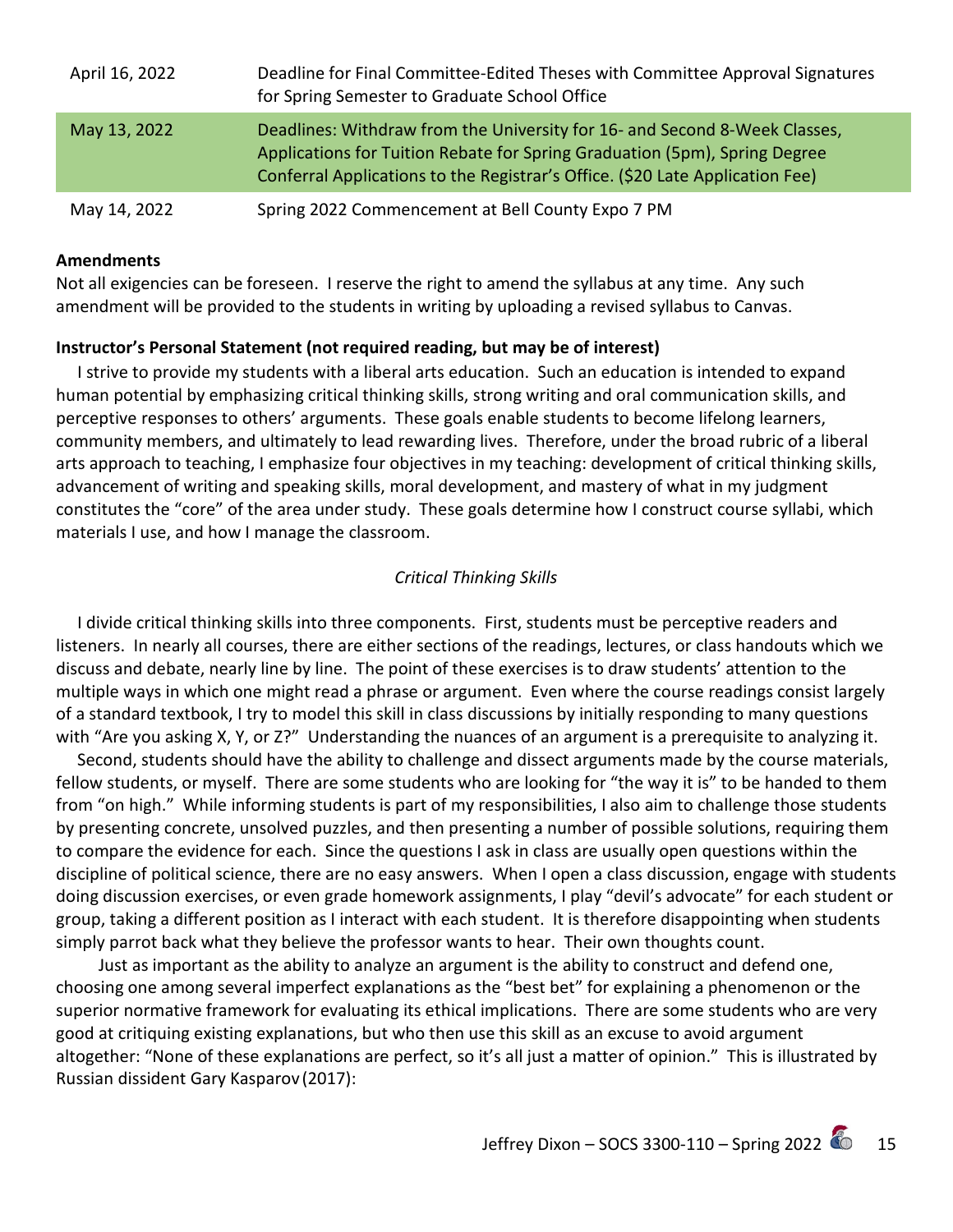*"The point of modern propaganda isn't only to misinform or push an agenda. It is to exhaust your critical thinking, to annihilate truth. Modern dictatorships have become far more sophisticated still in how to achieve their ends. They learned that by constant bombardment, your senses become overwhelmed. You start to doubt, to shrug your shoulders, to tune out, and that makes you vulnerable. Instead of pushing one lie, one fake, they can push a dozen, or a hundred, and that's pretty good odds against one lonely truth. They win when you say: 'Who can be sure what really happened?'"*

I press students to weigh the strengths and flaws of each competing explanation and identify the one which is most likely to be correct. For empirical questions, I require them to devise some way in which their preferred explanation could be tested. For normative questions, I require them to apply their framework to difficult moral questions. In sum, I try to combine the focus on argument dissection that one finds in debate with the focus on puzzle-solving that one finds in science and philosophy.

#### *Writing Skills*

 As a former debater and debate coach, I appreciate the importance of being able to write and speak clearly. Of course, one of the most important ways to accomplish this is by assigning writing and speaking activities that require effective argument. In order to help students proofread their work, I post a document on Canvas illustrating the most common student grammatical errors: word mix-ups, sentence fragments, agreement of subject and verb, and improper comma or apostrophe usage.

#### *Moral Development*

 One goal of a liberal arts education is to render students more capable of self-reflection and positive development. Moral education is essential to this process, yet may be the most difficult task facing an educator. Students must first be convinced that the ethical life is the best life. Fortunately, most students already have a set of values, albeit sometimes under-examined and often inconsistent ones. The task of the professor is to challenge their moral beliefs in such a manner that students have to choose between competing values and become more consistent in their moral judgments. It is not the task of the professor to ensure that students adhere to a particular value system or ideology; instead, the ideal professor will challenge students of any ideology and make them more consistent in their judgments.

 For this to be possible, students need to recognize their own underlying assumptions (often their religious faith, combined with a cynical view of "human nature") that make a system of values possible. They must then be able to defend the connections between those assumptions and their value choices. In short, political science needs to be seen as part of a broader liberal arts curriculum which prepares students to do justice (as students understand it) in the world. Otherwise, we risk training sophists who simply use their skills to manipulate others.

#### *Subject Mastery*

 Finally, each class I teach has a certain "core" of material I expect students to master. This material is the necessary data for intelligent discussion of the questions posed by the course. Mastery is different than memorization; it means being able to apply the material to an unanticipated question or situation. The learning outcomes of the course reflect the knowledge of the subject I expect students to have by the end of the course.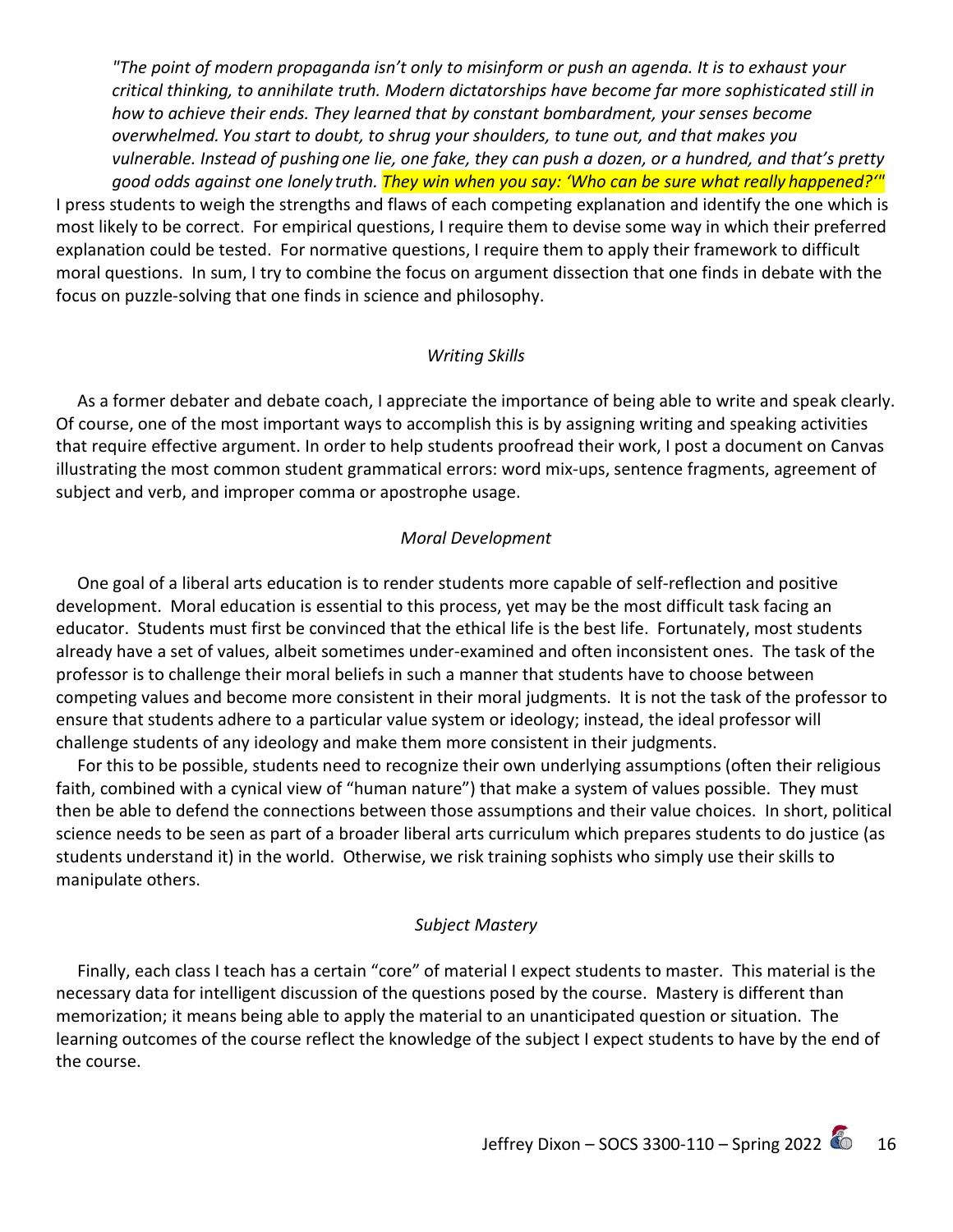# **Course Schedule**

| Week             | <b>Topic</b>                                                                          | Lectures (access on Canvas: Pages tab $\rightarrow$ View All Pages)                                                                                                                                                                                                                                                                 | <b>Homework</b>                                                    |
|------------------|---------------------------------------------------------------------------------------|-------------------------------------------------------------------------------------------------------------------------------------------------------------------------------------------------------------------------------------------------------------------------------------------------------------------------------------|--------------------------------------------------------------------|
|                  |                                                                                       | and Assigned Readings (* if not in a required textbook,                                                                                                                                                                                                                                                                             | <b>Due</b>                                                         |
|                  |                                                                                       | then access on Canvas: Files tab)                                                                                                                                                                                                                                                                                                   |                                                                    |
| Jan 18-<br>21    | Course<br>Introduction:<br>Integrity and                                              | Burns and Sinfield, Essential Study Skills, Chapters 1-3,<br>11.4<br>Caulfield, "Web Literacy for Student Fact-Checkers" *<br>$\qquad \qquad -$                                                                                                                                                                                     | Academic<br>Integrity<br>Exercise and                              |
|                  | <b>Factual Claims</b>                                                                 | Lecture: "Just the Facts?"                                                                                                                                                                                                                                                                                                          | Fact-Checking<br>Exercise I                                        |
| Jan 24-<br>28    | Reading<br>Scholarship,<br>Normative and<br>Empirical                                 | Burns and Sinfield, Essential Study Skills, Chapters 4-5,<br>$\qquad \qquad -$<br>7<br>Korsgaard, The Sources of Normativity, Chapters 3-4 *<br>Lewandowsky, Cook, and Lloyd, "The 'Alice in<br>$\overline{\phantom{0}}$<br>Wonderland' Mechanics of the Rejection of (Climate)<br>Science: Simulating Coherence by Conspiracism" * | Reading<br>Analysis<br>Exercise                                    |
| Jan 31-<br>Feb 4 | Values, Arguments,<br>and the Limits of<br>"Just the Facts" in<br>the Social Sciences | Burns and Sinfield, Essential Study Skills, Chapters 6,<br>$\qquad \qquad -$<br>11.1-11.3, 12.1<br>Reiss, "Fact-Value Entanglement in Positive<br>Economics" *                                                                                                                                                                      | Fact-Checking<br>Exercise II                                       |
| Feb 7-<br>11     | <b>Scientific Methods:</b><br>Verification,<br>Falsification, and<br>Ideology         | Carnap, "Inductive Logic and Sciences" *<br>$\overline{\phantom{0}}$<br>Popper, Conjectures and Refutations, Excerpt *<br>Lecture: The Demarcation Problem<br>$\equiv$<br>Feyerabend, "How to Defend Society Against<br>Science"*                                                                                                   | Levels of<br>Scholarship<br>Exercise                               |
| Feb 14-<br>18    | <b>Scientific Activity:</b><br>Paradigms and<br><b>Research Programs</b>              | Godfrey-Smith, Theory and Reality, Excerpts *<br>Lecture: The Copernican Revolution<br>$\qquad \qquad -$<br>Larvor, Lakatos: An Introduction, Excerpt *<br>$\qquad \qquad -$                                                                                                                                                        | Essay I: What<br>is "Science?"<br>and Peer<br>Review of<br>Essay I |
| Feb 21-<br>25    | The Role of Models<br>in the Social<br>Sciences                                       | Lave and March, "The Evaluation of Speculations" *<br>$\overline{\phantom{0}}$<br>Lecture: Models and Theories in the Social Sciences<br>—<br>Clarke and Primo, A Model Discipline, Excerpts *<br>Clarke and Primo, "Modernizing Political Science: A<br>Model-Based Approach" *<br>Healy, "Fuck Nuance" *                          | Academic<br>Scavenger<br>Hunt                                      |
| Feb 28-<br>Mar 4 | Disciplinary<br>Foundations:<br><b>Exploring Topics</b><br>and Selecting<br>Sources   | Repko, Szostak, and Buchberger, "Academic<br>$\overline{\phantom{0}}$<br>Disciplines" *<br>Burns and Sinfield, Essential Study Skills, Chapters 8-<br>10<br>Lecture: Evaluating Disciplinary Research                                                                                                                               | Disciplinary<br>Outline:<br>Subfields and<br>Problems              |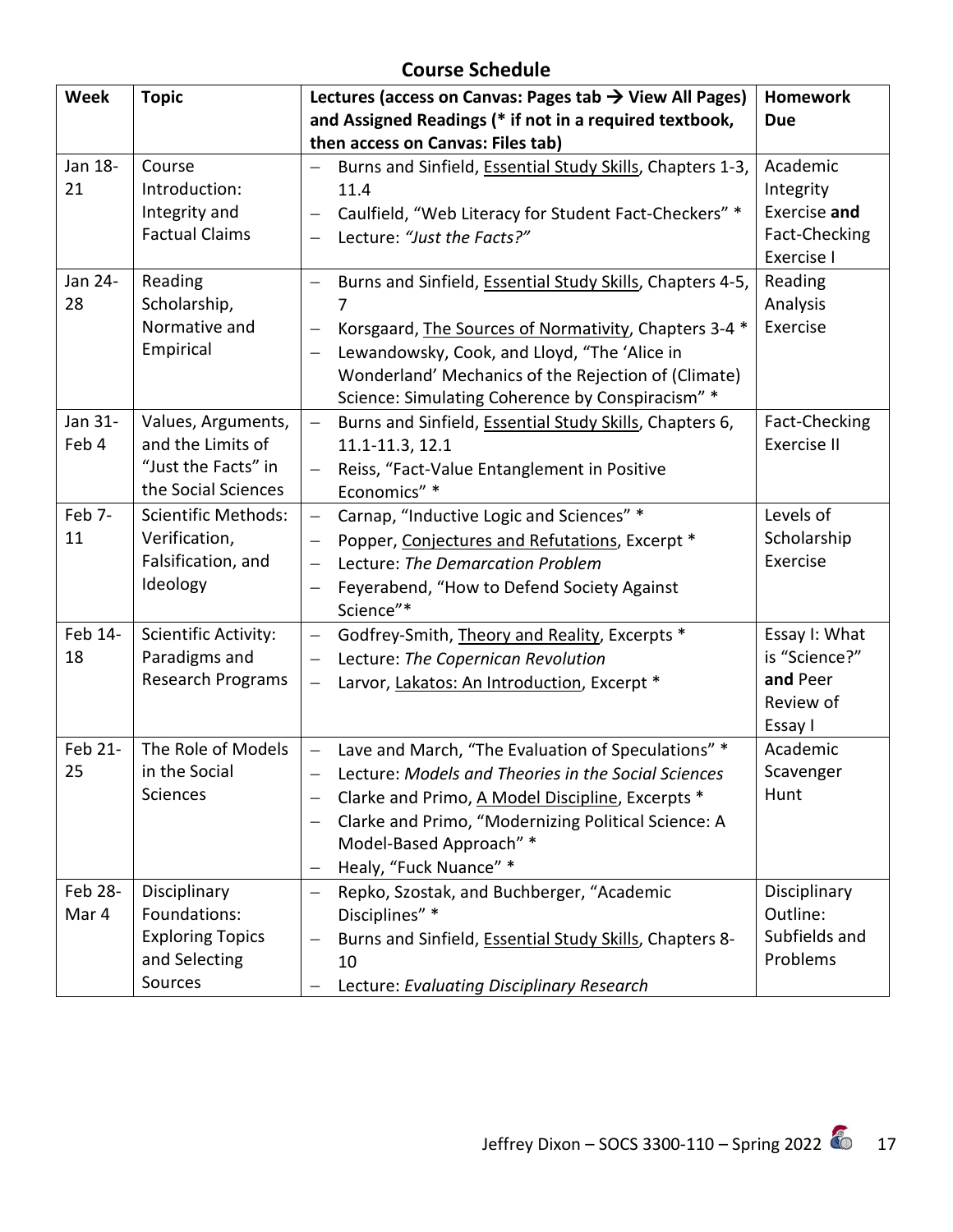| Week             | <b>Topic</b>                                                   | Lectures (access on Canvas: Pages tab $\rightarrow$ View All Pages)                                                                                                                                                                                                                                                                                                                                                                    | <b>Homework</b>                                             |
|------------------|----------------------------------------------------------------|----------------------------------------------------------------------------------------------------------------------------------------------------------------------------------------------------------------------------------------------------------------------------------------------------------------------------------------------------------------------------------------------------------------------------------------|-------------------------------------------------------------|
|                  |                                                                | and Assigned Readings (* if not in a required textbook,                                                                                                                                                                                                                                                                                                                                                                                | <b>Due</b>                                                  |
|                  |                                                                | then access on Canvas: Files tab)                                                                                                                                                                                                                                                                                                                                                                                                      |                                                             |
| Mar 7-<br>11     | <b>Hierarchies Among</b><br>Social Scientists: A<br>First Look | Burns and Sinfield, Essential Study Skills, Chapter 12.2<br>Sorensen, Snell, and Rodriguez, "An Assessment of<br>Criminal Justice and Criminology Journal Prestige"<br>Platt, "Recent ASA Presidents and 'Top' Journals:<br>Observed Publication Patterns, Alleged Cartels and<br>Varying Careers"<br>Alter et al, "Gender and Status in American Political<br>Science: Who Determines Whether a Scholar Is<br>Noteworthy?" *          | Essay II: Who<br>dominates<br>your<br>discipline?           |
| Mar<br>14-18     | <b>SPRING BREAK</b>                                            | None                                                                                                                                                                                                                                                                                                                                                                                                                                   | None                                                        |
| Mar<br>$21 - 25$ | Rhetoric and<br>Argumentation                                  | Lecture: Communication and Persuasion<br><b>Publication Manual of the American Psychological</b><br>Association, Chapters 1,4, and 6<br>American Sociological Association Style Guide,<br>Chapters 1-3<br>Karbach, "Using the Toulmin Model of<br>Argumentation" *                                                                                                                                                                     | Parts of<br>Speech and<br>Proofreading<br>Exercise          |
| Mar<br>28-Ap 1   | Propaganda and the<br>Meanings of<br>Objectivity               | Jowett and O'Donnell, "What Is Propaganda, and How<br>$\qquad \qquad -$<br>Does It Differ From Persuasion?" *<br>Watch: Electoral Propaganda (102 min)<br>Sen, "Position, Relevance, and Illusion" *                                                                                                                                                                                                                                   | Essay III: What<br>does it mean<br>to write<br>objectively? |
| Ap 4-8           | Feminist<br>Perspectives in the<br><b>Social Sciences</b>      | Kohli and Burbules, "What is Feminism?" *<br>$\qquad \qquad -$<br>Langton, "Feminism in Epistemology" *<br>$\qquad \qquad -$<br>Frey, "The Gender Implications of Small Arms and<br>$\overline{\phantom{0}}$<br>Light Weapons in Conflict Situations" *                                                                                                                                                                                | Letter of<br>Introduction                                   |
| Ap 11-<br>15     | <b>Critical Race Theory</b><br>in the Social<br>Sciences       | Watch (optional): Recent Data on the Socioeconomics<br>of Race in the United States (55 min)<br>Lecture: The Social Construction of Race<br>Graves and Goodman, Racism, Not Race, Excerpts *<br>Delgado and Stefancic, Critical Race Theory, Excerpts*<br>Blatt, Race and the Making of American Political<br>Science, Introduction *<br>Shiao and Woody, "The Meaning of 'Racism'" *<br>Cullen et al, "Beyond White<br>Criminology" * | <b>Thesis</b><br>Statement                                  |